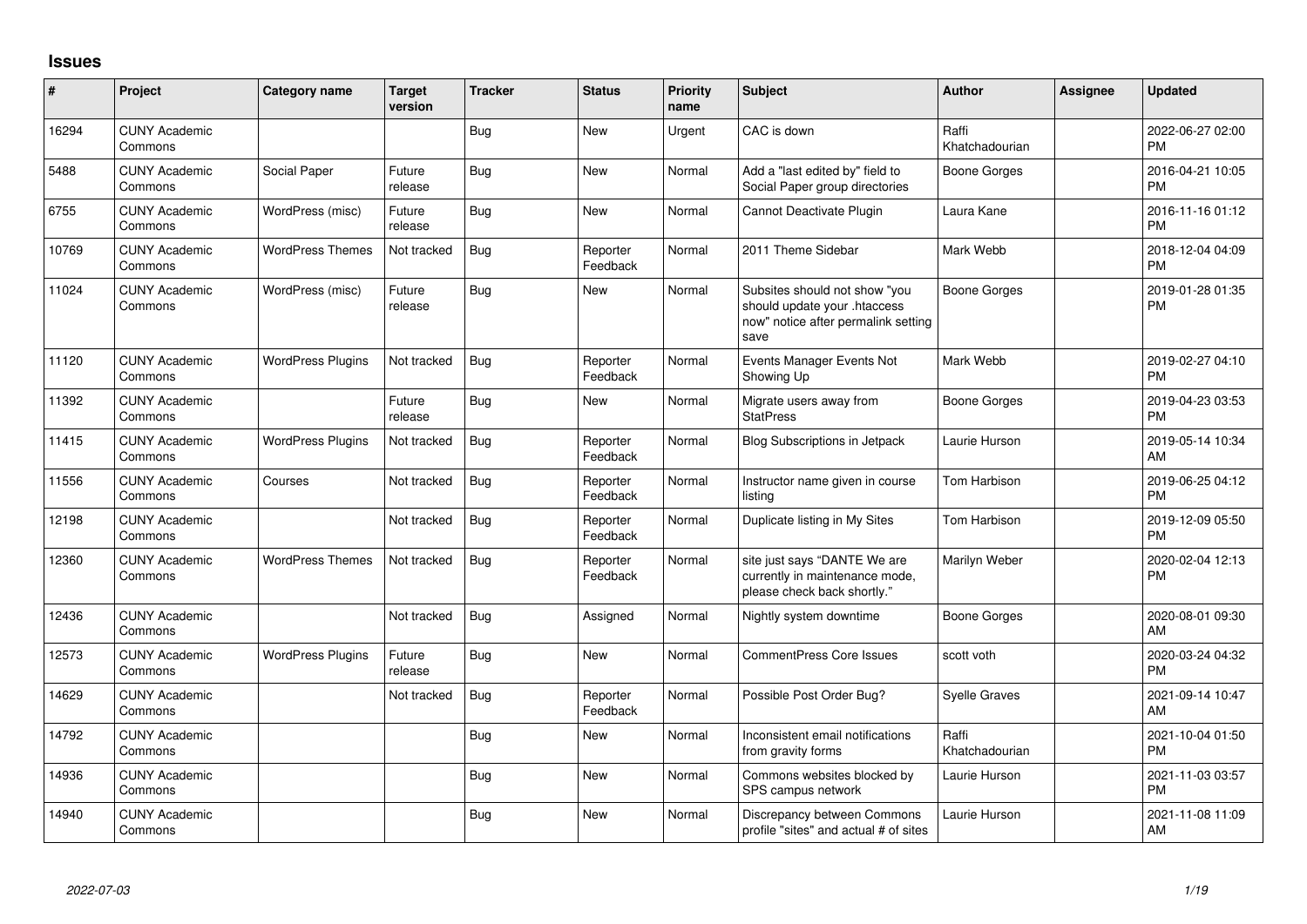| #     | Project                         | <b>Category name</b>       | <b>Target</b><br>version | <b>Tracker</b> | <b>Status</b>        | <b>Priority</b><br>name | <b>Subject</b>                                                                             | <b>Author</b>           | <b>Assignee</b> | <b>Updated</b>                |
|-------|---------------------------------|----------------------------|--------------------------|----------------|----------------------|-------------------------|--------------------------------------------------------------------------------------------|-------------------------|-----------------|-------------------------------|
| 15757 | <b>CUNY Academic</b><br>Commons |                            |                          | <b>Bug</b>     | New                  | Normal                  | Members # do not match                                                                     | Laurie Hurson           |                 | 2022-03-30 04:52<br><b>PM</b> |
| 16255 | <b>CUNY Academic</b><br>Commons | WordPress (misc)           |                          | Bug            | New                  | Normal                  | Need to define 'MULTISITE'<br>constant in wp-config.php                                    | Raymond Hoh             |                 | 2022-06-19 09:31<br>AM        |
| 16318 | <b>CUNY Academic</b><br>Commons |                            |                          | <b>Bug</b>     | <b>New</b>           | Normal                  | Unable to Access block editor or<br>embed YouTube videos in new<br>pages, in one site only | <b>Syelle Graves</b>    |                 | 2022-07-01 06:53<br><b>PM</b> |
| 6356  | <b>CUNY Academic</b><br>Commons | <b>WordPress Plugins</b>   | Future<br>release        | Bug            | Reporter<br>Feedback | Low                     | Should Subscribe2 be<br>deprecated?                                                        | Luke Waltzer            |                 | 2017-03-20 12:20<br><b>PM</b> |
| 364   | <b>CUNY Academic</b><br>Commons | <b>WordPress Plugins</b>   | Future<br>release        | Feature        | New                  | Normal                  | <b>Bulletin Board</b>                                                                      | <b>Matt Gold</b>        |                 | 2015-01-05 08:50<br><b>PM</b> |
| 5199  | <b>CUNY Academic</b><br>Commons | Social Paper               | Future<br>release        | Feature        | <b>New</b>           | Normal                  | add tables to the SP editor                                                                | Marilyn Weber           |                 | 2016-10-24 11:27<br>AM        |
| 5205  | <b>CUNY Academic</b><br>Commons | Social Paper               | Future<br>release        | Feature        | <b>New</b>           | Normal                  | Social Paper folders                                                                       | Marilyn Weber           |                 | 2016-02-11 10:24<br><b>PM</b> |
| 5489  | <b>CUNY Academic</b><br>Commons | Social Paper               | Future<br>release        | Feature        | <b>New</b>           | Normal                  | Asc/desc sorting for Social Paper<br>directories                                           | Boone Gorges            |                 | 2016-04-21 10:06<br><b>PM</b> |
| 5992  | <b>CUNY Academic</b><br>Commons | <b>Email Notifications</b> | Future<br>release        | Feature        | <b>New</b>           | Normal                  | Changing the From line of<br>autogenerated blog emails                                     | Marilyn Weber           |                 | 2018-09-27 05:19<br><b>PM</b> |
| 6332  | <b>CUNY Academic</b><br>Commons | WordPress (misc)           | Future<br>release        | Feature        | <b>New</b>           | Normal                  | Allow uploaded files to be marked<br>as private in an ad hoc way                           | <b>Boone Gorges</b>     |                 | 2016-10-17 11:41<br><b>PM</b> |
| 9720  | <b>CUNY Academic</b><br>Commons | Authentication             | Future<br>release        | Feature        | New                  | Normal                  | The Commons should be an<br>oAuth provider                                                 | Boone Gorges            |                 | 2019-03-01 02:04<br><b>PM</b> |
| 10380 | <b>CUNY Academic</b><br>Commons | WordPress (misc)           | Future<br>release        | Feature        | In Progress          | Normal                  | Remove blacklisted plugins                                                                 | Boone Gorges            |                 | 2022-04-26 12:00<br><b>PM</b> |
| 11077 | <b>CUNY Academic</b><br>Commons | Events                     | Not tracked              | Feature        | Reporter<br>Feedback | Normal                  | Show event category description<br>in event list view                                      | Raffi<br>Khatchadourian |                 | 2019-02-12 10:38<br><b>PM</b> |
| 11131 | <b>CUNY Academic</b><br>Commons |                            | Future<br>release        | Feature        | Reporter<br>Feedback | Normal                  | Image Annotation Plugins                                                                   | Laurie Hurson           |                 | 2019-02-26 11:33<br>AM        |
| 11860 | <b>CUNY Academic</b><br>Commons | Registration               | Future<br>release        | Feature        | New                  | Normal                  | <b>Ensure Students Are Aware They</b><br>Can Use Aliases At Registration                   | scott voth              |                 | 2019-09-24 08:46<br>AM        |
| 13048 | <b>CUNY Academic</b><br>Commons | Shortcodes and<br>embeds   | Future<br>release        | Feature        | <b>New</b>           | Normal                  | Jupyter Notebooks support                                                                  | Boone Gorges            |                 | 2020-07-14 11:46<br>AM        |
| 13650 | <b>CUNY Academic</b><br>Commons | Group Library              | Future<br>release        | Feature        | <b>New</b>           | Normal                  | Forum Attachments in Group<br>Library                                                      | Laurie Hurson           |                 | 2021-11-19 12:30<br><b>PM</b> |
| 15613 | <b>CUNY Academic</b><br>Commons |                            | 2.0.3                    | Feature        | Reporter<br>Feedback | Normal                  | Adding "Passster" plugin                                                                   | Laurie Hurson           |                 | 2022-06-29 11:32<br>AM        |
| 15923 | <b>CUNY Academic</b><br>Commons |                            | Not tracked              | Feature        | Reporter<br>Feedback | Normal                  | <b>Bellows Plugin Adjustments</b>                                                          | Laurie Hurson           |                 | 2022-04-20 10:10<br>AM        |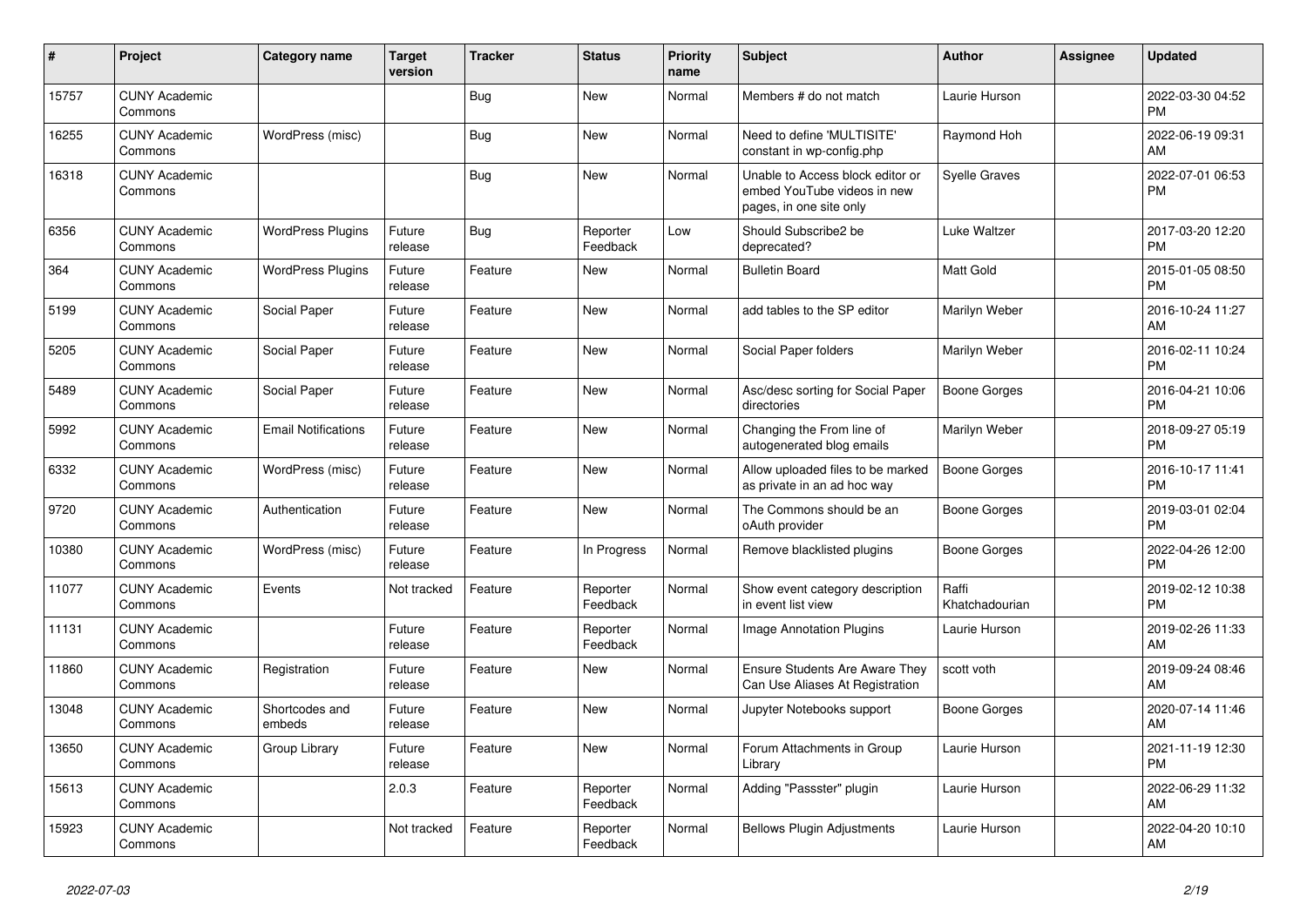| #     | Project                         | Category name            | <b>Target</b><br>version | <b>Tracker</b> | <b>Status</b>        | <b>Priority</b><br>name | <b>Subject</b>                                                   | <b>Author</b>           | <b>Assignee</b> | <b>Updated</b>                |
|-------|---------------------------------|--------------------------|--------------------------|----------------|----------------------|-------------------------|------------------------------------------------------------------|-------------------------|-----------------|-------------------------------|
| 16290 | <b>CUNY Academic</b><br>Commons |                          |                          | Feature        | Reporter<br>Feedback | Normal                  | Add Table Of Contents Block<br>plug-in                           | Raffi<br>Khatchadourian |                 | 2022-06-24 10:26<br>AM        |
| 16314 | <b>CUNY Academic</b><br>Commons | <b>WordPress Plugins</b> |                          | Feature        | <b>New</b>           | Normal                  | Install Multicollab plug-in?                                     | Raffi<br>Khatchadourian |                 | 2022-06-29 03:44<br><b>PM</b> |
| 13912 | <b>CUNY Academic</b><br>Commons |                          | Not tracked              | Feature        | Hold                 | Low                     | posting "missed schedule"                                        | Marilyn Weber           |                 | 2021-02-23 10:46<br>AM        |
| 15685 | <b>CUNY Academic</b><br>Commons |                          |                          | Support        | <b>New</b>           | High                    | problem with chrome?                                             | Marilyn Weber           |                 | 2022-04-25 03:40<br><b>PM</b> |
| 10273 | <b>CUNY Academic</b><br>Commons | Registration             | Not tracked              | Support        | Reporter<br>Feedback | Normal                  | users combining CF and campus<br>address                         | Marilyn Weber           |                 | 2019-09-18 10:58<br>AM        |
| 10657 | <b>CUNY Academic</b><br>Commons |                          | Not tracked              | Support        | Reporter<br>Feedback | Normal                  | child theme problems                                             | Marilyn Weber           |                 | 2018-11-08 01:19<br><b>PM</b> |
| 10982 | <b>CUNY Academic</b><br>Commons | Domain Mapping           | Not tracked              | Support        | Reporter<br>Feedback | Normal                  | <b>CNAME</b> question                                            | scott voth              |                 | 2019-01-22 04:29<br><b>PM</b> |
| 11509 | <b>CUNY Academic</b><br>Commons |                          | Not tracked              | Support        | Reporter<br>Feedback | Normal                  | deleted Page causing a Menu<br>problem?                          | Marilyn Weber           |                 | 2019-06-04 09:54<br>AM        |
| 11519 | <b>CUNY Academic</b><br>Commons |                          | Not tracked              | Support        | Assigned             | Normal                  | comment option not appearing                                     | Marilyn Weber           |                 | 2019-09-24 10:28<br>AM        |
| 11771 | <b>CUNY Academic</b><br>Commons |                          | Not tracked              | Support        | Reporter<br>Feedback | Normal                  | post displays in sections                                        | Marilyn Weber           |                 | 2019-08-20 10:34<br>AM        |
| 11787 | <b>CUNY Academic</b><br>Commons |                          | Not tracked              | Support        | Reporter<br>Feedback | Normal                  | automated comments notifications<br>on ZenDesk                   | Marilyn Weber           |                 | 2019-08-26 06:18<br><b>PM</b> |
| 11788 | <b>CUNY Academic</b><br>Commons | <b>WordPress Plugins</b> | Future<br>release        | Support        | Reporter<br>Feedback | Normal                  | Plugin Request - Browse Aloud                                    | scott voth              |                 | 2019-09-24 08:42<br>AM        |
| 11848 | <b>CUNY Academic</b><br>Commons |                          | Not tracked              | Support        | Hold                 | Normal                  | a Dean of Faculty wants to share<br>a large file                 | Marilyn Weber           |                 | 2019-09-24 08:44<br>AM        |
| 12328 | <b>CUNY Academic</b><br>Commons |                          | Not tracked              | Support        | <b>New</b>           | Normal                  | Sign up Code for Non-CUNY<br>Faculty                             | Laurie Hurson           |                 | 2020-01-28 10:25<br>AM        |
| 12350 | <b>CUNY Academic</b><br>Commons | Blogs (BuddyPress)       | Not tracked              | Support        | Reporter<br>Feedback | Normal                  | URL creation problem                                             | Marilyn Weber           |                 | 2020-02-03 11:27<br>AM        |
| 12352 | <b>CUNY Academic</b><br>Commons |                          | Not tracked              | Support        | <b>New</b>           | Normal                  | "posts list" page builder block<br>option                        | Marilyn Weber           |                 | 2020-02-03 01:29<br><b>PM</b> |
| 13034 | <b>CUNY Academic</b><br>Commons |                          | Not tracked              | Support        | Reporter<br>Feedback | Normal                  | a site is asking people to join the<br>Commons to get a download | Marilyn Weber           |                 | 2020-07-12 07:23<br>AM        |
| 13255 | <b>CUNY Academic</b><br>Commons |                          | Not tracked              | Support        | Reporter<br>Feedback | Normal                  | Accessibility problems                                           | Marilyn Weber           |                 | 2020-09-01 05:48<br><b>PM</b> |
| 13975 | <b>CUNY Academic</b><br>Commons | Social Paper             | Not tracked              | Support        | Reporter<br>Feedback | Normal                  | can't approve comments on Social<br>Paper paper                  | Marilyn Weber           |                 | 2021-02-12 09:33<br>AM        |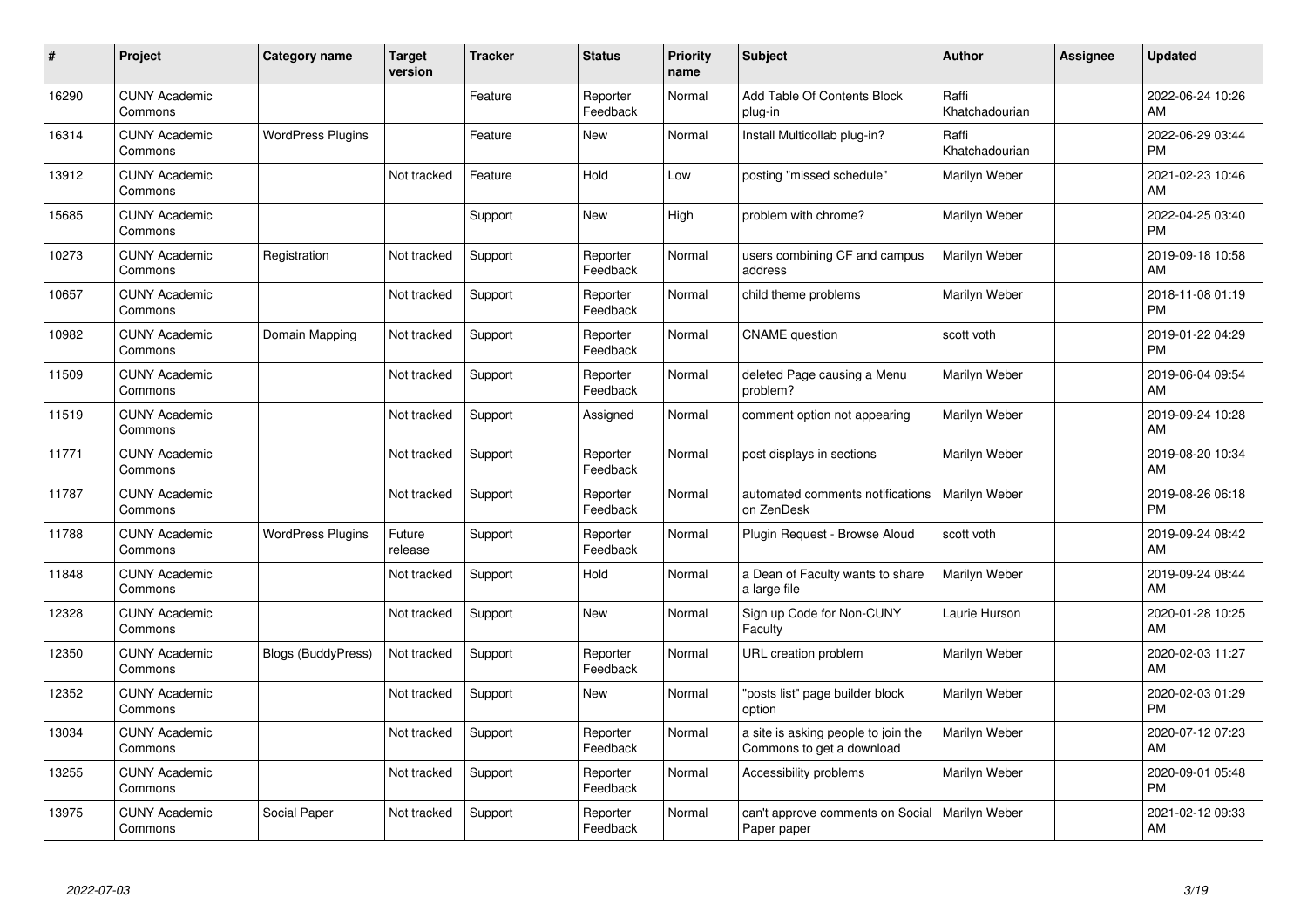| #     | Project                         | <b>Category name</b>    | <b>Target</b><br>version | <b>Tracker</b> | <b>Status</b>        | <b>Priority</b><br>name | <b>Subject</b>                                                     | <b>Author</b>      | Assignee | <b>Updated</b>                |
|-------|---------------------------------|-------------------------|--------------------------|----------------|----------------------|-------------------------|--------------------------------------------------------------------|--------------------|----------|-------------------------------|
| 14074 | <b>CUNY Academic</b><br>Commons | WordPress (misc)        | Not tracked              | Support        | Reporter<br>Feedback | Normal                  | page password protection problem                                   | Marilyn Weber      |          | 2021-03-02 11:03<br>AM        |
| 14398 | <b>CUNY Academic</b><br>Commons |                         | Not tracked              | Support        | Reporter<br>Feedback | Normal                  | Events plug-in notification problem                                | Marilyn Weber      |          | 2021-05-11 11:21<br>AM        |
| 14538 | <b>CUNY Academic</b><br>Commons |                         | Not tracked              | Support        | Reporter<br>Feedback | Normal                  | <b>Weebly To Commons</b>                                           | Laurie Hurson      |          | 2021-09-14 10:47<br>AM        |
| 14784 | <b>CUNY Academic</b><br>Commons |                         |                          | Support        | Reporter<br>Feedback | Normal                  | User report of logo problem when<br>using Customizer theme         | Marilyn Weber      |          | 2021-09-17 10:25<br>AM        |
| 14842 | <b>CUNY Academic</b><br>Commons |                         | Not tracked              | Support        | Reporter<br>Feedback | Normal                  | Question about widgets and block<br>editor                         | Gina Cherry        |          | 2021-10-06 03:01<br><b>PM</b> |
| 14900 | <b>CUNY Academic</b><br>Commons |                         | Not tracked              | Support        | Reporter<br>Feedback | Normal                  | previous theme?                                                    | Marilyn Weber      |          | 2021-10-25 10:31<br>AM        |
| 14911 | <b>CUNY Academic</b><br>Commons | <b>WordPress Themes</b> | Not tracked              | Support        | New                  | Normal                  | Twentytwentyone theme                                              | Marilyn Weber      |          | 2021-10-28 10:37<br>AM        |
| 15045 | <b>CUNY Academic</b><br>Commons |                         |                          | Support        | <b>New</b>           | Normal                  | no result for KCeL in the search<br>box on the commons             | Marilyn Weber      |          | 2021-12-10 11:29<br>AM        |
| 15169 | <b>CUNY Academic</b><br>Commons |                         | 2.0.3                    | Support        | Reporter<br>Feedback | Normal                  | new Prelude website zipfiles for<br>custom theme and other files.  | Marilyn Weber      |          | 2022-06-29 11:32<br>AM        |
| 15176 | <b>CUNY Academic</b><br>Commons |                         | Not tracked              | Support        | Reporter<br>Feedback | Normal                  | Archiving Q Writing & Old<br>Wordpress Sites on the Commons        | Laurie Hurson      |          | 2022-02-08 10:28<br>AM        |
| 15260 | <b>CUNY Academic</b><br>Commons |                         |                          | Support        | Reporter<br>Feedback | Normal                  | Diacritical markings   European<br><b>Stages</b>                   | Marilyn Weber      |          | 2022-02-04 08:16<br>AM        |
| 15370 | <b>CUNY Academic</b><br>Commons |                         |                          | Support        | Reporter<br>Feedback | Normal                  | All-in-One Event Calendar?                                         | Marilyn Weber      |          | 2022-02-17 11:03<br>AM        |
| 15565 | <b>CUNY Academic</b><br>Commons |                         |                          | Support        | New                  | Normal                  | Events - send updates to an email<br>listserv                      | Marilyn Weber      |          | 2022-03-10 01:06<br><b>PM</b> |
| 15655 | <b>CUNY Academic</b><br>Commons |                         | 2.0.3                    | Support        | Reporter<br>Feedback | Normal                  | Event Aggregator plugin?                                           | Marilyn Weber      |          | 2022-06-29 11:32<br>AM        |
| 15816 | <b>CUNY Academic</b><br>Commons |                         | Not tracked              | Support        | New                  | Normal                  | slow loading at SPS                                                | Marilyn Weber      |          | 2022-04-05 01:26<br><b>PM</b> |
| 16099 | <b>CUNY Academic</b><br>Commons |                         |                          | Support        | Reporter<br>Feedback | Normal                  | request for Newsletter Glue                                        | Marilyn Weber      |          | 2022-05-13 12:14<br><b>PM</b> |
| 11843 | <b>CUNY Academic</b><br>Commons | WordPress (misc)        | Future<br>release        | Design/UX      | New                  | Normal                  | Tweaking the Gutenberg Editor<br>Interface                         | Laurie Hurson      |          | 2022-04-26 12:00<br><b>PM</b> |
| 2576  | <b>NYCDH Community</b><br>Site  |                         |                          | Bug            | Hold                 | Low                     | Test Next Button in Javascript<br><b>Tutorial Under Activities</b> | <b>Mark Newton</b> | Alex Gil | 2013-05-18 02:55<br><b>PM</b> |
| 2577  | NYCDH Community<br>Site         |                         |                          | Feature        | Assigned             | Low                     | Investigate Potential to Add Links<br>to the Forum                 | Mark Newton        | Alex Gil | 2013-05-16 09:40<br>PM        |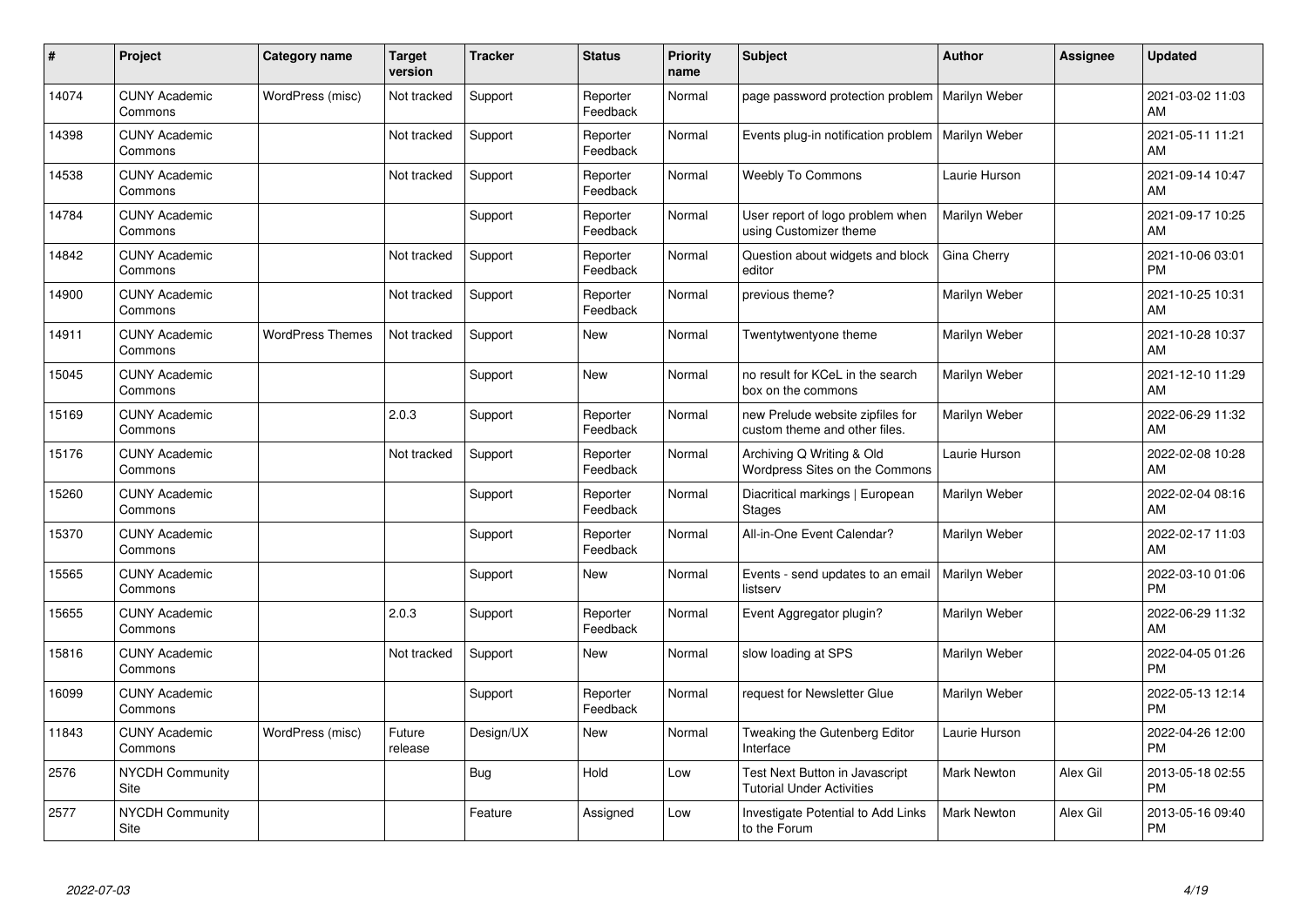| #     | Project                         | <b>Category name</b>       | <b>Target</b><br>version | <b>Tracker</b> | <b>Status</b>        | Priority<br>name | <b>Subject</b>                                                                            | <b>Author</b>           | <b>Assignee</b>   | <b>Updated</b>                |
|-------|---------------------------------|----------------------------|--------------------------|----------------|----------------------|------------------|-------------------------------------------------------------------------------------------|-------------------------|-------------------|-------------------------------|
| 11968 | JustPublics@365<br>MediaCamp    |                            |                          | Feature        | New                  | Normal           | Nanoscience Retractable Display<br>Unit                                                   | Donald Cherry           | Bonnie<br>Eissner | 2021-02-19 08:50<br>AM        |
| 10678 | <b>CUNY Academic</b><br>Commons |                            | Not tracked              | Bug            | Reporter<br>Feedback | High             | Newsletter Plugin Not Sending<br><b>Out Newsletters</b>                                   | Mark Webb               | Boone<br>Gorges   | 2019-09-16 09:38<br><b>PM</b> |
| 3419  | <b>CUNY Academic</b><br>Commons | Group Invitations          | 1.6.14                   | <b>Bug</b>     | Testing<br>Required  | Normal           | Neatening the display of<br>messages on group requests                                    | <b>Matt Gold</b>        | Boone<br>Gorges   | 2014-09-01 09:29<br><b>PM</b> |
| 7022  | <b>CUNY Academic</b><br>Commons | Announcements              | Future<br>release        | Bug            | New                  | Normal           | Sitewide announcements should<br>be displayed on, and dismissable<br>from, mapped domains | Boone Gorges            | Boone<br>Gorges   | 2018-03-22 10:18<br>AM        |
| 7663  | <b>CUNY Academic</b><br>Commons | Social Paper               | Future<br>release        | Bug            | New                  | Normal           | Social Paper notifications not<br>formatted correctly on secondary<br>sites               | <b>Boone Gorges</b>     | Boone<br>Gorges   | 2018-04-16 03:52<br><b>PM</b> |
| 7981  | <b>CUNY Academic</b><br>Commons | Social Paper               | Future<br>release        | <b>Bug</b>     | New                  | Normal           | Social Paper comments should<br>not go to spam                                            | Luke Waltzer            | Boone<br>Gorges   | 2018-04-16 03:52<br><b>PM</b> |
| 9289  | <b>CUNY Academic</b><br>Commons | <b>WordPress Plugins</b>   | Future<br>release        | <b>Bug</b>     | Reporter<br>Feedback | Normal           | Email Users Plugin                                                                        | Laurie Hurson           | Boone<br>Gorges   | 2018-10-24 12:34<br><b>PM</b> |
| 9515  | <b>CUNY Academic</b><br>Commons | <b>WordPress Plugins</b>   | Not tracked              | Bug            | Reporter<br>Feedback | Normal           | Text to Speech plugin - "More<br>Slowly" checkbox not working                             | scott voth              | Boone<br>Gorges   | 2018-06-13 02:26<br><b>PM</b> |
| 9926  | <b>CUNY Academic</b><br>Commons | <b>WordPress Plugins</b>   | Future<br>release        | Bug            | New                  | Normal           | twitter-mentions-as-comments<br>cron jobs can run long                                    | Boone Gorges            | Boone<br>Gorges   | 2018-10-24 12:34<br><b>PM</b> |
| 9979  | <b>CUNY Academic</b><br>Commons | <b>Email Notifications</b> | Not tracked              | Bug            | Reporter<br>Feedback | Normal           | Reports of slow email activation<br>emails                                                | <b>Matt Gold</b>        | Boone<br>Gorges   | 2018-08-29 09:40<br><b>PM</b> |
| 10040 | <b>CUNY Academic</b><br>Commons | WordPress (misc)           | Not tracked              | <b>Bug</b>     | Reporter<br>Feedback | Normal           | User doesn't see full list of themes                                                      | Matt Gold               | Boone<br>Gorges   | 2018-07-25 10:12<br>AM        |
| 10794 | <b>CUNY Academic</b><br>Commons | Performance                | Not tracked              | Bug            | New                  | Normal           | Memcached connection<br>occasionally breaks                                               | Boone Gorges            | Boone<br>Gorges   | 2018-12-06 03:30<br><b>PM</b> |
| 12438 | <b>CUNY Academic</b><br>Commons | Courses                    | Not tracked              | Bug            | New                  | Normal           | Site appearing twice                                                                      | Laurie Hurson           | Boone<br>Gorges   | 2020-02-18 01:34<br><b>PM</b> |
| 13949 | <b>CUNY Academic</b><br>Commons |                            | Not tracked              | Bug            | <b>New</b>           | Normal           | Continued debugging of runaway<br>MySQL connections                                       | <b>Matt Gold</b>        | Boone<br>Gorges   | 2021-09-14 10:42<br>AM        |
| 14113 | <b>CUNY Academic</b><br>Commons | WordPress (misc)           | Future<br>release        | Bug            | Hold                 | Normal           | Block Editor Not Working on this<br>page - Json error                                     | scott voth              | Boone<br>Gorges   | 2021-03-05 11:01<br>AM        |
| 14483 | <b>CUNY Academic</b><br>Commons | WordPress - Media          | Not tracked              | Bug            | Reporter<br>Feedback | Normal           | Wordpress PDF Embed Stopped<br>Working after JITP Media Clone                             | Patrick DeDauw          | Boone<br>Gorges   | 2021-05-20 01:51<br>PM        |
| 14908 | <b>CUNY Academic</b><br>Commons | Performance                |                          | Bug            | New                  | Normal           | Stale object cache on cdev                                                                | Raymond Hoh             | Boone<br>Gorges   | 2021-12-07 09:45<br>AM        |
| 14987 | <b>CUNY Academic</b><br>Commons | <b>WordPress Plugins</b>   | Future<br>release        | <b>Bug</b>     | New                  | Normal           | Elementor update causes<br>database freeze-up                                             | Boone Gorges            | Boone<br>Gorges   | 2021-11-29 12:02<br><b>PM</b> |
| 15242 | <b>CUNY Academic</b><br>Commons | Performance                | Not tracked              | Bug            | Reporter<br>Feedback | Normal           | Slugist site                                                                              | Raffi<br>Khatchadourian | Boone<br>Gorges   | 2022-02-07 11:14<br>AM        |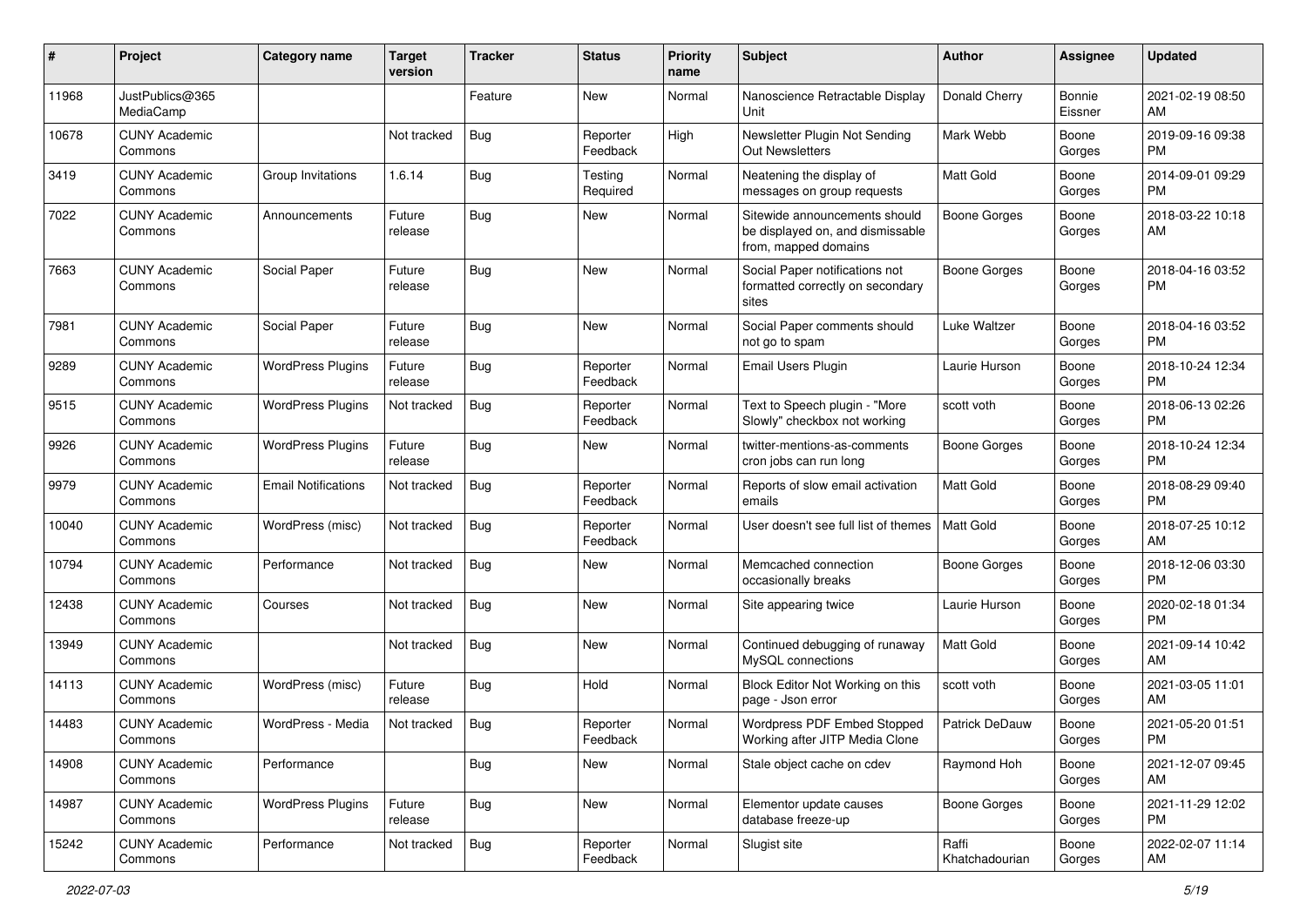| #     | Project                         | <b>Category name</b>           | <b>Target</b><br>version | <b>Tracker</b> | <b>Status</b>        | <b>Priority</b><br>name | <b>Subject</b>                                                                                  | Author              | <b>Assignee</b> | <b>Updated</b>                |
|-------|---------------------------------|--------------------------------|--------------------------|----------------|----------------------|-------------------------|-------------------------------------------------------------------------------------------------|---------------------|-----------------|-------------------------------|
| 16199 | <b>CUNY Academic</b><br>Commons | Directories                    | 2.0.3                    | Bug            | New                  | Normal                  | Removed "Semester" Filter from<br><b>Courses Directory</b>                                      | Laurie Hurson       | Boone<br>Gorges | 2022-06-29 11:32<br>AM        |
| 16307 | <b>CUNY Academic</b><br>Commons |                                |                          | Bug            | New                  | Normal                  | Add brief messaging to<br>accept/decline group membership<br>requests                           | Matt Gold           | Boone<br>Gorges | 2022-06-27 06:13<br><b>PM</b> |
| 8675  | <b>CUNY Academic</b><br>Commons | User Onboarding                | Future<br>release        | Bug            | Reporter<br>Feedback | Low                     | Add new User search screen calls<br>for the input of email address but<br>doesn't work with one | Paul Hebert         | Boone<br>Gorges | 2017-10-11 11:17<br>AM        |
| 2618  | <b>NYCDH Community</b><br>Site  |                                |                          | <b>Bug</b>     | Assigned             | Low                     | Mark blogs as spam when created   Matt Gold<br>by users marked as spam                          |                     | Boone<br>Gorges | 2013-06-09 11:38<br><b>PM</b> |
| 3230  | <b>CUNY Academic</b><br>Commons | Internal Tools and<br>Workflow | Not tracked              | Feature        | Assigned             | High                    | Scripts for quicker<br>provisioning/updating of<br>development environments                     | <b>Boone Gorges</b> | Boone<br>Gorges | 2016-01-26 04:54<br><b>PM</b> |
| 287   | <b>CUNY Academic</b><br>Commons | WordPress (misc)               | Future<br>release        | Feature        | Assigned             | Normal                  | Create troubleshooting tool for<br>account sign-up                                              | <b>Matt Gold</b>    | Boone<br>Gorges | 2015-11-09 06:17<br><b>PM</b> |
| 377   | <b>CUNY Academic</b><br>Commons | <b>BuddyPress (misc)</b>       | Future<br>release        | Feature        | Assigned             | Normal                  | Like buttons                                                                                    | <b>Matt Gold</b>    | Boone<br>Gorges | 2010-11-16 05:13<br><b>PM</b> |
| 435   | <b>CUNY Academic</b><br>Commons | <b>BuddyPress</b> (misc)       | Future<br>release        | Feature        | Assigned             | Normal                  | Include Avatar Images in Forum<br><b>Post Notification Emails</b>                               | Matt Gold           | Boone<br>Gorges | 2010-12-08 12:40<br><b>PM</b> |
| 500   | <b>CUNY Academic</b><br>Commons | BuddyPress (misc)              | Future<br>release        | Feature        | Assigned             | Normal                  | <b>Export Group Data</b>                                                                        | Matt Gold           | Boone<br>Gorges | 2010-12-19 12:09<br><b>PM</b> |
| 554   | <b>CUNY Academic</b><br>Commons | <b>BuddyPress (misc)</b>       | Future<br>release        | Feature        | Assigned             | Normal                  | Add Trackback notifications to<br>site-wide activity feed                                       | <b>Matt Gold</b>    | Boone<br>Gorges | 2015-11-09 06:19<br><b>PM</b> |
| 585   | <b>CUNY Academic</b><br>Commons | Group Forums                   | Future<br>release        | Feature        | Assigned             | Normal                  | Merge Forum Topics                                                                              | Sarah Morgano       | Boone<br>Gorges | 2011-07-06 04:11<br><b>PM</b> |
| 599   | <b>CUNY Academic</b><br>Commons | <b>BuddyPress</b> (misc)       | Future<br>release        | Feature        | Assigned             | Normal                  | Consider adding rating plugins for<br><b>BuddyPress/BBPress</b>                                 | Matt Gold           | Boone<br>Gorges | 2011-08-22 06:50<br><b>PM</b> |
| 618   | <b>CUNY Academic</b><br>Commons | <b>BuddyPress Docs</b>         | Future<br>release        | Feature        | Assigned             | Normal                  | <b>BuddyPress Docs: export formats</b>                                                          | <b>Boone Gorges</b> | Boone<br>Gorges | 2015-11-09 05:38<br><b>PM</b> |
| 635   | <b>CUNY Academic</b><br>Commons | BuddyPress (misc)              | Future<br>release        | Feature        | Assigned             | Normal                  | Big Blue Button -<br>Videoconferencing in Groups and<br><b>Blogs</b>                            | <b>Matt Gold</b>    | Boone<br>Gorges | 2011-03-14 03:24<br><b>PM</b> |
| 658   | <b>CUNY Academic</b><br>Commons | <b>WordPress Plugins</b>       | Future<br>release        | Feature        | Assigned             | Normal                  | Rebulid Sitewide Tag Suggestion                                                                 | <b>Matt Gold</b>    | Boone<br>Gorges | 2015-01-05 08:47<br><b>PM</b> |
| 1422  | <b>CUNY Academic</b><br>Commons | <b>BuddyPress Docs</b>         | Future<br>release        | Feature        | Assigned             | Normal                  | Make "created Doc" activity icons<br>non-mini                                                   | Boone Gorges        | Boone<br>Gorges | 2015-11-09 05:48<br><b>PM</b> |
| 1460  | <b>CUNY Academic</b><br>Commons | Analytics                      | Future<br>release        | Feature        | Assigned             | Normal                  | Update System Report                                                                            | <b>Brian Foote</b>  | Boone<br>Gorges | 2015-11-09 06:13<br><b>PM</b> |
| 1508  | <b>CUNY Academic</b><br>Commons | WordPress (misc)               | Future<br>release        | Feature        | Assigned             | Normal                  | Share login cookies across<br>mapped domains                                                    | Boone Gorges        | Boone<br>Gorges | 2012-07-02 12:12<br><b>PM</b> |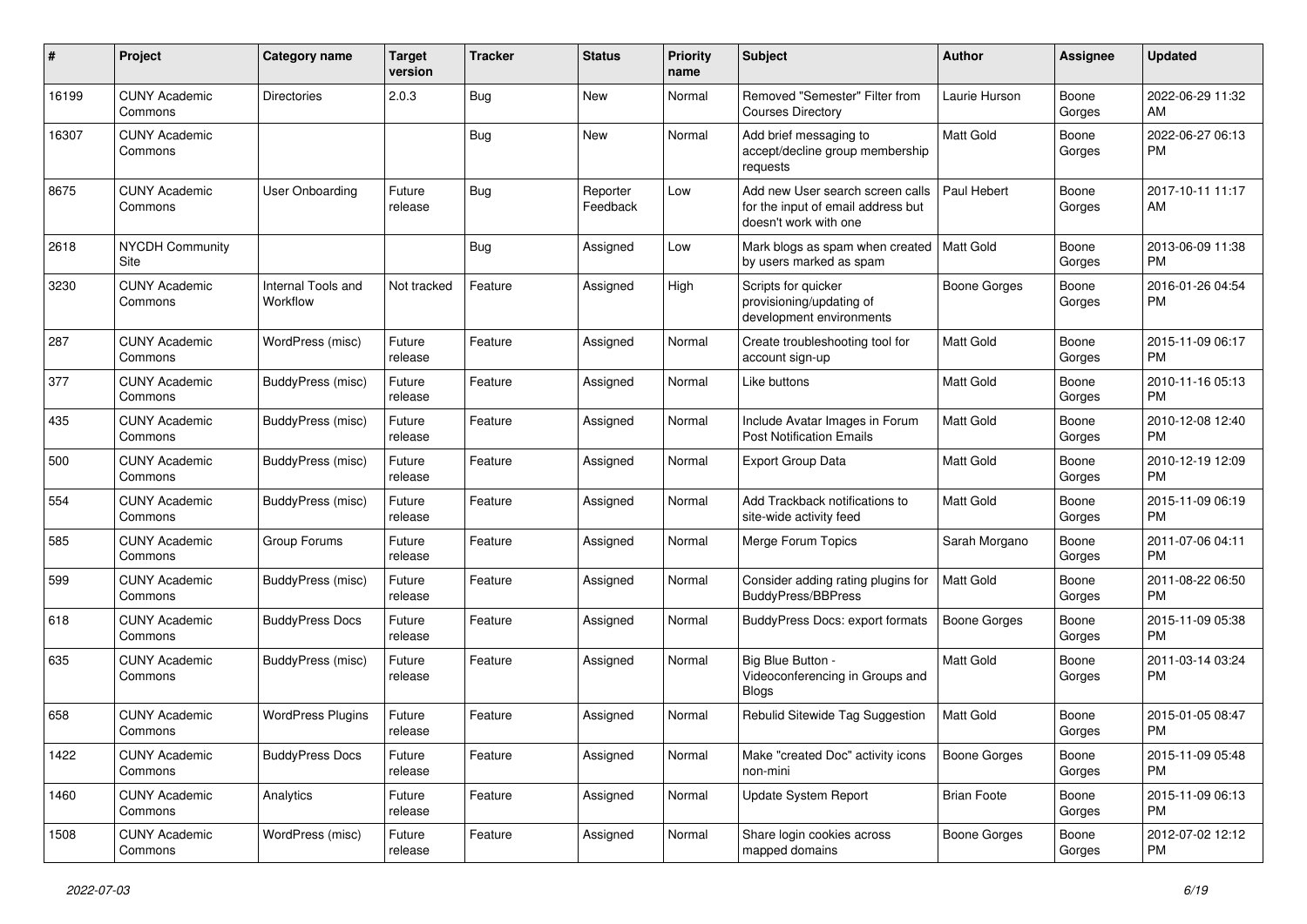| #    | Project                         | <b>Category name</b>    | <b>Target</b><br>version | <b>Tracker</b> | <b>Status</b> | <b>Priority</b><br>name | Subject                                                                           | Author              | Assignee        | <b>Updated</b>                |
|------|---------------------------------|-------------------------|--------------------------|----------------|---------------|-------------------------|-----------------------------------------------------------------------------------|---------------------|-----------------|-------------------------------|
| 1744 | <b>CUNY Academic</b><br>Commons | <b>BuddyPress Docs</b>  | Future<br>release        | Feature        | Assigned      | Normal                  | Spreadsheet-style Docs                                                            | Boone Gorges        | Boone<br>Gorges | 2015-11-09 06:13<br><b>PM</b> |
| 1888 | <b>CUNY Academic</b><br>Commons | Home Page               | Future<br>release        | Feature        | Assigned      | Normal                  | Refactor BP MPO Activity Filter to<br>support proper pagination                   | Sarah Morgano       | Boone<br>Gorges | 2014-05-01 07:11<br><b>PM</b> |
| 2523 | <b>CUNY Academic</b><br>Commons | <b>BuddyPress Docs</b>  | Future<br>release        | Feature        | Assigned      | Normal                  | Allow Users to Upload Images to<br><b>BP</b> Docs                                 | Matt Gold           | Boone<br>Gorges | 2015-11-09 06:14<br><b>PM</b> |
| 2753 | <b>CUNY Academic</b><br>Commons | <b>Public Portfolio</b> | Future<br>release        | Feature        | <b>New</b>    | Normal                  | Create actual actual tagification in<br>academic interests and other<br>fields    | Micki Kaufman       | Boone<br>Gorges | 2015-01-05 08:52<br>PM        |
| 3002 | <b>CUNY Academic</b><br>Commons | Search                  | Future<br>release        | Feature        | Assigned      | Normal                  | Overhaul CAC search by using<br>external search appliance                         | <b>Boone Gorges</b> | Boone<br>Gorges | 2020-07-15 03:05<br><b>PM</b> |
| 3042 | <b>CUNY Academic</b><br>Commons | Public Portfolio        | Future<br>release        | Feature        | Assigned      | Normal                  | Browsing member interests                                                         | <b>Matt Gold</b>    | Boone<br>Gorges | 2015-03-21 09:04<br><b>PM</b> |
| 3193 | <b>CUNY Academic</b><br>Commons | Group Forums            | Future<br>release        | Feature        | Assigned      | Normal                  | bbPress 2.x dynamic roles and<br><b>RBE</b>                                       | <b>Boone Gorges</b> | Boone<br>Gorges | 2014-09-30 01:30<br><b>PM</b> |
| 3220 | <b>CUNY Academic</b><br>Commons | Public Portfolio        | Future<br>release        | Feature        | Assigned      | Normal                  | Add indent/outdent option to<br>Formatting Buttons on Profile<br>Page             | <b>Matt Gold</b>    | Boone<br>Gorges | 2014-05-21 10:39<br><b>PM</b> |
| 3308 | <b>CUNY Academic</b><br>Commons | Group Invitations       | Future<br>release        | Feature        | Assigned      | Normal                  | Allow members to rescind group<br>invitations                                     | <b>Matt Gold</b>    | Boone<br>Gorges | 2015-04-01 08:53<br><b>PM</b> |
| 3475 | <b>CUNY Academic</b><br>Commons | Events                  | Future<br>release        | Feature        | Assigned      | Normal                  | Request to add plugin to<br>streamline room<br>booking/appointment booking        | Naomi Barrettara    | Boone<br>Gorges | 2014-12-01 05:14<br>PM        |
| 3580 | <b>CUNY Academic</b><br>Commons | Group Blogs             | Future<br>release        | Feature        | <b>New</b>    | Normal                  | Multiple blogs per group                                                          | <b>Boone Gorges</b> | Boone<br>Gorges | 2018-02-20 02:02<br><b>PM</b> |
| 3759 | <b>CUNY Academic</b><br>Commons | WordPress (misc)        | Future<br>release        | Feature        | Assigned      | Normal                  | Review Interface for Adding Users<br>to Blogs                                     | <b>Matt Gold</b>    | Boone<br>Gorges | 2015-03-24 05:52<br><b>PM</b> |
| 3768 | <b>CUNY Academic</b><br>Commons | <b>Public Portfolio</b> | Future<br>release        | Feature        | Assigned      | Normal                  | Institutions/Past positions on<br>public portfolios                               | Matt Gold           | Boone<br>Gorges | 2018-04-23 10:44<br>AM        |
| 4053 | <b>CUNY Academic</b><br>Commons | Events                  | Future<br>release        | Feature        | Assigned      | Normal                  | Create new tab for past events                                                    | <b>Matt Gold</b>    | Boone<br>Gorges | 2015-05-12 02:10<br><b>PM</b> |
| 4238 | <b>CUNY Academic</b><br>Commons | Events                  | Future<br>release        | Feature        | Assigned      | Normal                  | Copy Events to Other Groups?                                                      | <b>Matt Gold</b>    | Boone<br>Gorges | 2015-07-02 10:08<br>AM        |
| 4481 | <b>CUNY Academic</b><br>Commons | Events                  | Future<br>release        | Feature        | New           | Normal                  | Group admins/mods should have<br>the ability to unlink an event from<br>the group | Boone Gorges        | Boone<br>Gorges | 2017-04-24 03:53<br><b>PM</b> |
| 4980 | <b>CUNY Academic</b><br>Commons | Home Page               | Future<br>release        | Feature        | Assigned      | Normal                  | CAC Featured Content -- Adding<br>Randomization                                   | <b>Matt Gold</b>    | Boone<br>Gorges | 2016-12-12 03:01<br>PM.       |
| 5234 | <b>CUNY Academic</b><br>Commons | Membership              | Future<br>release        | Feature        | Assigned      | Normal                  | Write Unconfirmed patch for WP                                                    | <b>Boone Gorges</b> | Boone<br>Gorges | 2016-10-24 11:18<br>AM        |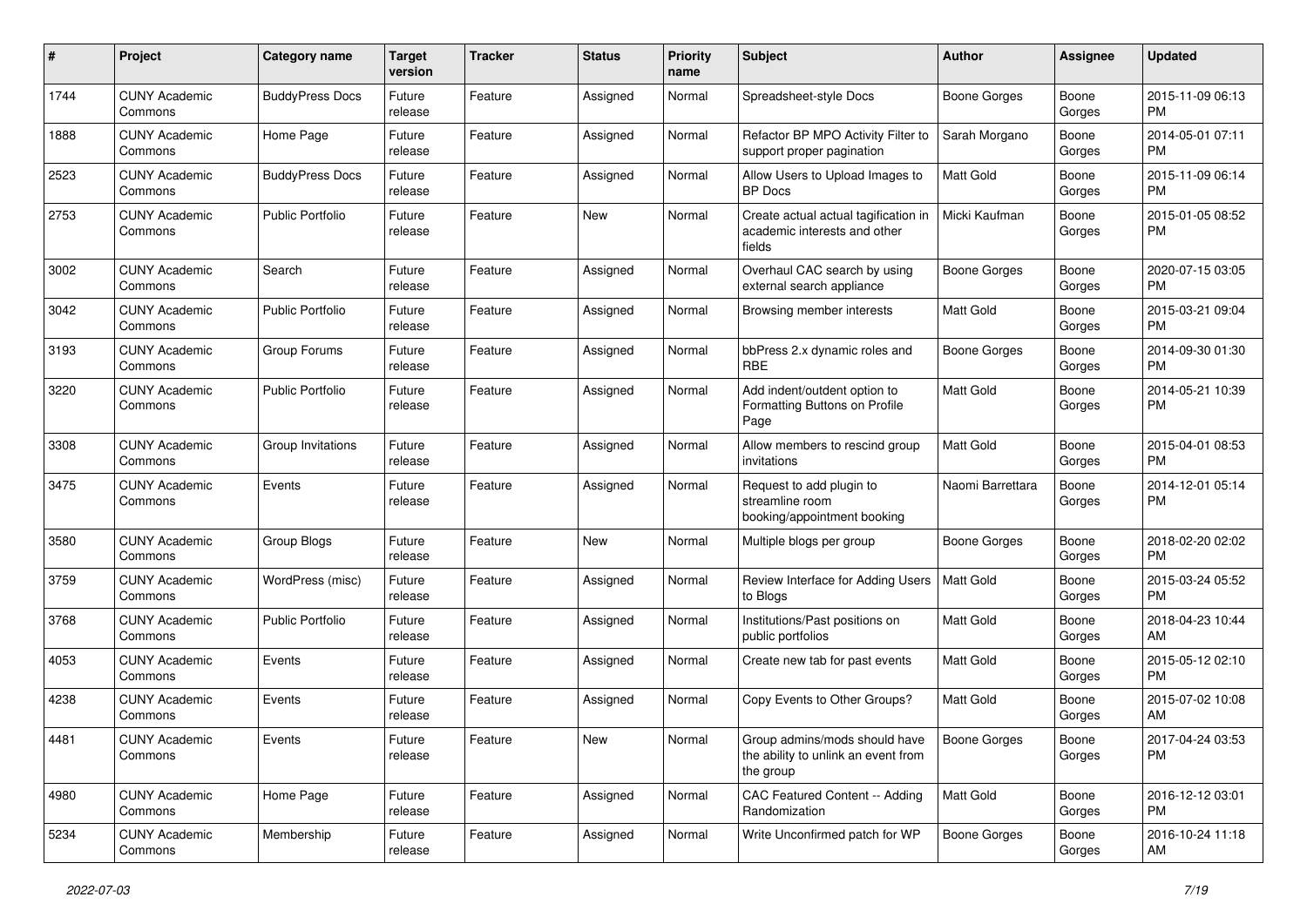| #     | Project                         | <b>Category name</b>       | <b>Target</b><br>version | <b>Tracker</b> | <b>Status</b>        | <b>Priority</b><br>name | Subject                                                                                    | Author              | Assignee        | <b>Updated</b>                |
|-------|---------------------------------|----------------------------|--------------------------|----------------|----------------------|-------------------------|--------------------------------------------------------------------------------------------|---------------------|-----------------|-------------------------------|
| 5696  | <b>CUNY Academic</b><br>Commons | Events                     | Future<br>release        | Feature        | Assigned             | Normal                  | Events Calendar - display options<br>/ calendar aggregation                                | Matt Gold           | Boone<br>Gorges | 2016-10-13 11:44<br>AM        |
| 8756  | <b>CUNY Academic</b><br>Commons | Group Blogs                | Future<br>release        | Feature        | Hold                 | Normal                  | Connect multiple blogs to one<br>group?                                                    | <b>Matt Gold</b>    | Boone<br>Gorges | 2017-09-30 10:42<br>AM        |
| 8835  | <b>CUNY Academic</b><br>Commons | Blogs (BuddyPress)         | Future<br>release        | Feature        | New                  | Normal                  | Extend cuny is shortlinks to sites                                                         | Luke Waltzer        | Boone<br>Gorges | 2022-04-26 11:59<br>AM        |
| 8836  | <b>CUNY Academic</b><br>Commons | Blogs (BuddyPress)         | Future<br>release        | Feature        | Assigned             | Normal                  | Redesign site launch process                                                               | <b>Matt Gold</b>    | Boone<br>Gorges | 2019-10-03 02:49<br><b>PM</b> |
| 8900  | <b>CUNY Academic</b><br>Commons | Accessibility              | Future<br>release        | Feature        | Assigned             | Normal                  | Look into tools to enforce<br>accessibility in WP environment                              | <b>Matt Gold</b>    | Boone<br>Gorges | 2022-04-26 11:59<br>AM        |
| 8901  | <b>CUNY Academic</b><br>Commons | Accessibility              | Future<br>release        | Feature        | Assigned             | Normal                  | Theme analysis for accessibility                                                           | Matt Gold           | Boone<br>Gorges | 2022-04-26 11:59<br>AM        |
| 9895  | <b>CUNY Academic</b><br>Commons | Onboarding                 | Future<br>release        | Feature        | Assigned             | Normal                  | Add "Accept Invitation"<br>link/button/function to Group<br>and/or Site invitation emails? | Luke Waltzer        | Boone<br>Gorges | 2018-06-07 12:42<br><b>PM</b> |
| 9947  | <b>CUNY Academic</b><br>Commons | <b>WordPress Plugins</b>   | Future<br>release        | Feature        | Reporter<br>Feedback | Normal                  | Install H5P quiz plugin                                                                    | <b>Matt Gold</b>    | Boone<br>Gorges | 2018-09-11 11:01<br>AM        |
| 10226 | <b>CUNY Academic</b><br>Commons | Courses                    | Future<br>release        | Feature        | New                  | Normal                  | Add "My Courses" to drop down<br>list                                                      | scott voth          | Boone<br>Gorges | 2021-11-19 12:42<br>PM.       |
| 10368 | <b>CUNY Academic</b><br>Commons |                            | Future<br>release        | Feature        | Assigned             | Normal                  | Use ORCID data to populate<br>academic profile page                                        | Stephen Francoeur   | Boone<br>Gorges | 2018-09-25 01:53<br><b>PM</b> |
| 11531 | <b>CUNY Academic</b><br>Commons | Events                     | Future<br>release        | Feature        | New                  | Normal                  | Main Events calendar should<br>include non-public events that<br>user has access to        | scott voth          | Boone<br>Gorges | 2019-06-11 10:00<br>AM        |
| 11945 | <b>CUNY Academic</b><br>Commons | Reckoning                  | Future<br>release        | Feature        | Reporter<br>Feedback | Normal                  | Add Comments bubble to<br>Reckoning views                                                  | Boone Gorges        | Boone<br>Gorges | 2019-11-12 05:14<br><b>PM</b> |
| 12042 | <b>CUNY Academic</b><br>Commons | <b>Email Notifications</b> | Future<br>release        | Feature        | New                  | Normal                  | Improved error logging for BPGES<br>send queue                                             | Boone Gorges        | Boone<br>Gorges | 2021-11-19 12:25<br><b>PM</b> |
| 12091 | <b>CUNY Academic</b><br>Commons | Group Files                | Future<br>release        | Feature        | New                  | Normal                  | Improved pre-upload file validation<br>for bp-group-documents                              | Boone Gorges        | Boone<br>Gorges | 2019-11-14 01:21<br><b>PM</b> |
| 12121 | <b>CUNY Academic</b><br>Commons | <b>WordPress Plugins</b>   | 2.0.3                    | Feature        | Reporter<br>Feedback | Normal                  | Embedding H5P Iframes on<br>Commons Site                                                   | Laurie Hurson       | Boone<br>Gorges | 2022-06-29 11:32<br>AM        |
| 12911 | <b>CUNY Academic</b><br>Commons |                            | Not tracked              | Feature        | New                  | Normal                  | Block access to xmlrpc.php based<br>on User-Agent                                          | Boone Gorges        | Boone<br>Gorges | 2020-06-09 05:12<br>PM        |
| 13370 | <b>CUNY Academic</b><br>Commons | Group Library              | Future<br>release        | Feature        | New                  | Normal                  | Library bulk deletion and folder<br>editing                                                | Colin McDonald      | Boone<br>Gorges | 2020-10-13 10:41<br>AM        |
| 13466 | <b>CUNY Academic</b><br>Commons | Cavalcade                  | Future<br>release        | Feature        | New                  | Normal                  | Automated cleanup for duplicate<br>Cavalcade tasks                                         | <b>Boone Gorges</b> | Boone<br>Gorges | 2020-10-13 05:24<br><b>PM</b> |
| 13835 | <b>CUNY Academic</b><br>Commons | WordPress (misc)           | Future<br>release        | Feature        | New                  | Normal                  | Allow OneSearch widget to have<br>'CUNY' as campus                                         | <b>Boone Gorges</b> | Boone<br>Gorges | 2021-11-19 12:39<br>PM        |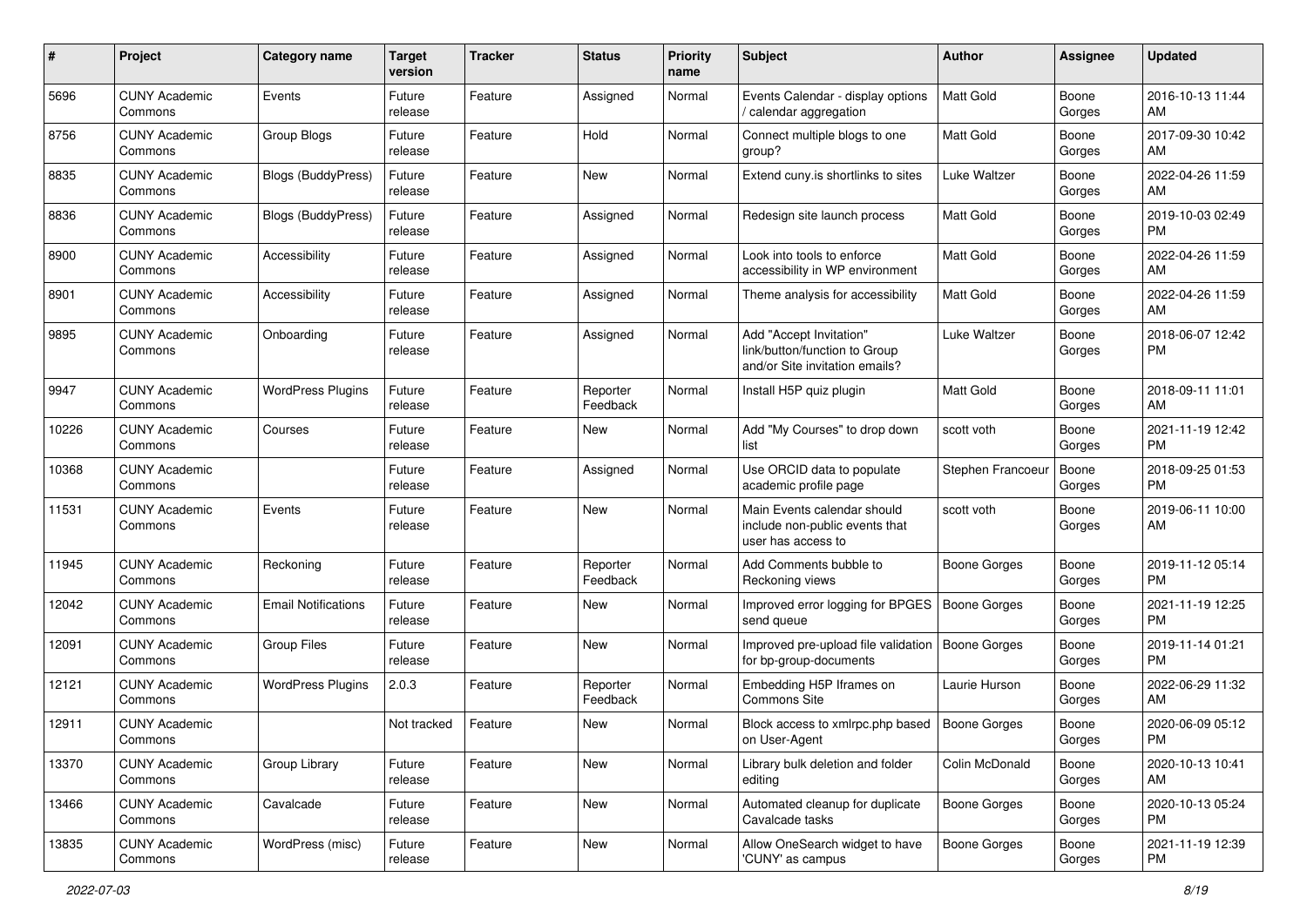| #     | <b>Project</b>                  | <b>Category name</b>       | <b>Target</b><br>version | <b>Tracker</b> | <b>Status</b> | <b>Priority</b><br>name | <b>Subject</b>                                                                             | <b>Author</b>       | Assignee        | <b>Updated</b>                |
|-------|---------------------------------|----------------------------|--------------------------|----------------|---------------|-------------------------|--------------------------------------------------------------------------------------------|---------------------|-----------------|-------------------------------|
| 14184 | <b>CUNY Academic</b><br>Commons | <b>Public Portfolio</b>    | Future<br>release        | Feature        | New           | Normal                  | Centralized mechanism for storing<br>Campus affiliations                                   | <b>Boone Gorges</b> | Boone<br>Gorges | 2022-01-04 11:35<br>AM        |
| 14309 | <b>CUNY Academic</b><br>Commons | Group Library              | Future<br>release        | Feature        | <b>New</b>    | Normal                  | Better handling of<br>bp_group_document file download<br>attempts when file is not present | Boone Gorges        | Boone<br>Gorges | 2021-11-19 12:28<br><b>PM</b> |
| 15604 | <b>CUNY Academic</b><br>Commons | <b>Email Notifications</b> | Future<br>release        | Feature        | Assigned      | Normal                  | Restructure Commons Group<br>Digest Email Messages                                         | Matt Gold           | Boone<br>Gorges | 2022-05-26 10:45<br>AM        |
| 15883 | <b>CUNY Academic</b><br>Commons |                            | 2.1.0                    | Feature        | <b>New</b>    | Normal                  | Release BPGES update                                                                       | Boone Gorges        | Boone<br>Gorges | 2022-05-26 10:39<br>AM        |
| 16092 | <b>CUNY Academic</b><br>Commons |                            | Future<br>release        | Feature        | Hold          | Normal                  | Don't show main site in Site<br>search results                                             | Boone Gorges        | Boone<br>Gorges | 2022-05-17 03:12<br><b>PM</b> |
| 58    | <b>CUNY Academic</b><br>Commons | BuddyPress (misc)          | Future<br>release        | Feature        | Assigned      | Low                     | Make member search sortable by<br>last name                                                | Roberta Brody       | Boone<br>Gorges | 2010-08-26 02:38<br><b>PM</b> |
| 519   | <b>CUNY Academic</b><br>Commons | <b>BuddyPress Docs</b>     | Future<br>release        | Feature        | Assigned      | Low                     | TOC for individual docs - for new<br>BP "wiki-like" plugin                                 | scott voth          | Boone<br>Gorges | 2015-11-09 05:54<br><b>PM</b> |
| 1165  | <b>CUNY Academic</b><br>Commons | <b>Email Invitations</b>   | Future<br>release        | Feature        | Assigned      | Low                     | Allow saved lists of invitees under<br>Send Invites                                        | Boone Gorges        | Boone<br>Gorges | 2015-11-09 06:03<br><b>PM</b> |
| 1166  | <b>CUNY Academic</b><br>Commons | <b>Email Invitations</b>   | Future<br>release        | Feature        | New           | Low                     | Better organizational tools for Sent<br>Invites                                            | Boone Gorges        | Boone<br>Gorges | 2015-11-09 06:02<br><b>PM</b> |
| 1167  | <b>CUNY Academic</b><br>Commons | <b>Email Invitations</b>   | Future<br>release        | Feature        | <b>New</b>    | Low                     | Allow email invitations to be resent                                                       | <b>Boone Gorges</b> | Boone<br>Gorges | 2015-11-12 12:53<br>AM        |
| 1417  | <b>CUNY Academic</b><br>Commons | <b>BuddyPress Docs</b>     | Future<br>release        | Feature        | Assigned      | Low                     | <b>Bulk actions for BuddyPress Docs</b>                                                    | <b>Boone Gorges</b> | Boone<br>Gorges | 2016-10-17 10:41<br><b>PM</b> |
| 1562  | <b>CUNY Academic</b><br>Commons | <b>WordPress Plugins</b>   | Future<br>release        | Feature        | Assigned      | Low                     | Play with NYT Collaborative<br><b>Authoring Tool</b>                                       | <b>Matt Gold</b>    | Boone<br>Gorges | 2015-01-05 08:47<br><b>PM</b> |
| 2013  | <b>CUNY Academic</b><br>Commons | <b>Public Portfolio</b>    | Future<br>release        | Feature        | Assigned      | Low                     | Have Profile Privacy Options show<br>up only for filled-in fields                          | Matt Gold           | Boone<br>Gorges | 2015-11-09 06:09<br><b>PM</b> |
| 2223  | <b>CUNY Academic</b><br>Commons | <b>WordPress Plugins</b>   | Future<br>release        | Feature        | Assigned      | Low                     | Add Participad to the CUNY<br><b>Academic Commons</b>                                      | <b>Matt Gold</b>    | Boone<br>Gorges | 2014-09-17 10:03<br><b>PM</b> |
| 2325  | <b>CUNY Academic</b><br>Commons | BuddyPress (misc)          | Future<br>release        | Feature        | Assigned      | Low                     | Profile should have separate fields<br>for first/last names                                | local admin         | Boone<br>Gorges | 2015-11-09 06:09<br><b>PM</b> |
| 2610  | <b>CUNY Academic</b><br>Commons | Group Invitations          | Future<br>release        | Feature        | Assigned      | Low                     | Request: Custom invitation<br>message to group invites                                     | local admin         | Boone<br>Gorges | 2015-11-09 06:13<br><b>PM</b> |
| 3048  | <b>CUNY Academic</b><br>Commons | <b>Public Portfolio</b>    | Future<br>release        | Feature        | <b>New</b>    | Low                     | Images for rich text profile fields                                                        | <b>Boone Gorges</b> | Boone<br>Gorges | 2014-02-19 12:56<br><b>PM</b> |
| 3080  | <b>CUNY Academic</b><br>Commons | <b>Group Files</b>         | Future<br>release        | Feature        | Assigned      | Low                     | Create a system to keep track of<br>file changes                                           | <b>Matt Gold</b>    | Boone<br>Gorges | 2014-02-26 10:04<br><b>PM</b> |
| 3615  | <b>CUNY Academic</b><br>Commons | Redmine                    | Not tracked              | Feature        | <b>New</b>    | Low                     | Create Redmine issues via email                                                            | Dominic Giglio      | Boone<br>Gorges | 2017-11-16 11:36<br>AM        |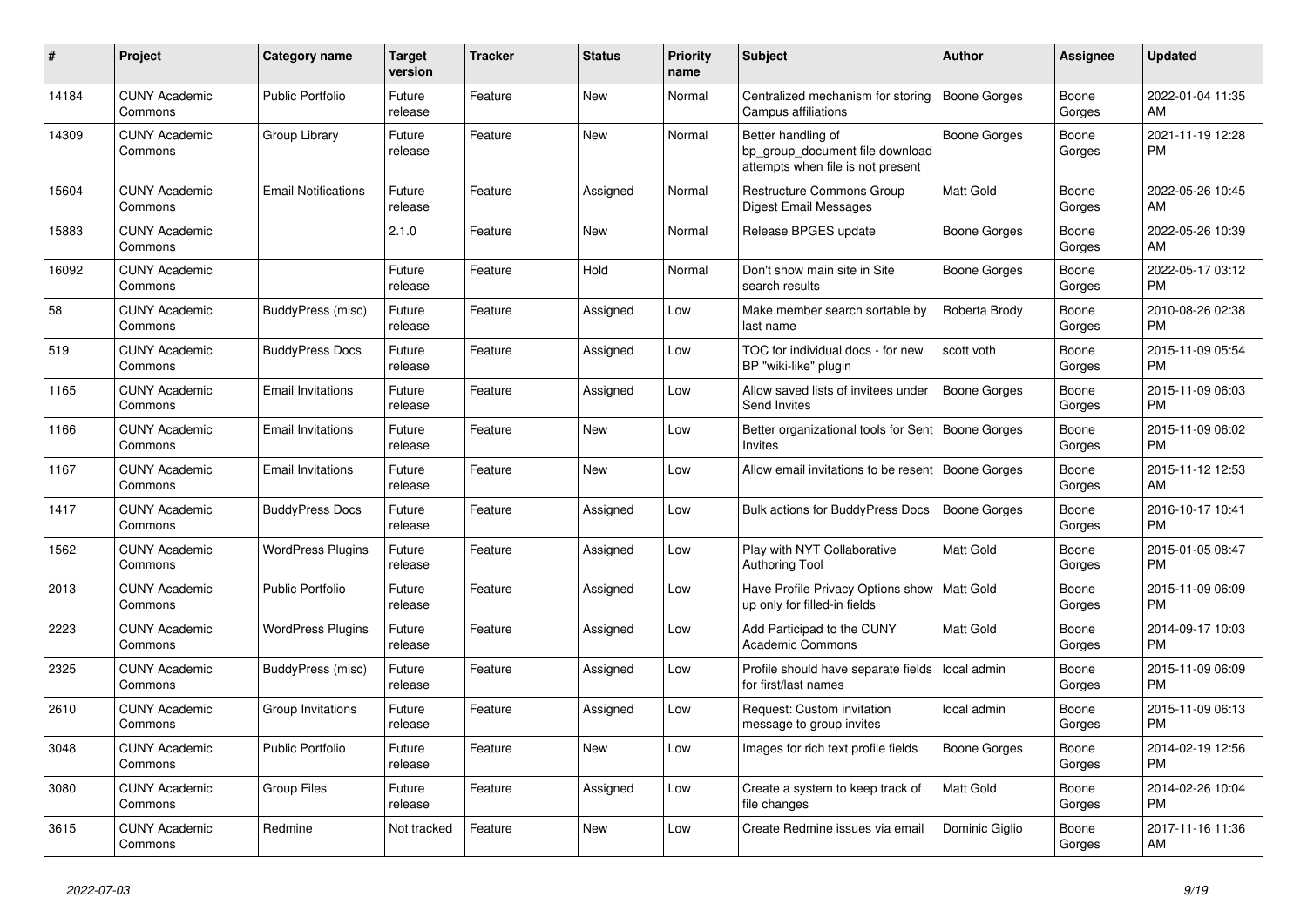| $\#$  | Project                         | Category name            | <b>Target</b><br>version | Tracker   | <b>Status</b>        | <b>Priority</b><br>name | <b>Subject</b>                                                      | <b>Author</b>           | Assignee           | <b>Updated</b>                |
|-------|---------------------------------|--------------------------|--------------------------|-----------|----------------------|-------------------------|---------------------------------------------------------------------|-------------------------|--------------------|-------------------------------|
| 5052  | <b>CUNY Academic</b><br>Commons | Social Paper             | Future<br>release        | Feature   | <b>New</b>           | Low                     | Sentence by sentence or line by<br>line comments (SP suggestion #3) | Marilyn Weber           | Boone<br>Gorges    | 2016-02-11 10:24<br><b>PM</b> |
| 6389  | <b>CUNY Academic</b><br>Commons | <b>BuddyPress Docs</b>   | Future<br>release        | Feature   | <b>New</b>           | Low                     | Make Discussion Area Visible<br>When Editing a Doc                  | Luke Waltzer            | Boone<br>Gorges    | 2016-10-21 04:16<br><b>PM</b> |
| 9207  | <b>CUNY Academic</b><br>Commons |                          | Future<br>release        | Support   | Reporter<br>Feedback | Normal                  | display dashboards made in<br>Tableau?                              | Marilyn Weber           | Boone<br>Gorges    | 2018-04-10 10:42<br>AM        |
| 9211  | <b>CUNY Academic</b><br>Commons | <b>WordPress Plugins</b> | Future<br>release        | Support   | Reporter<br>Feedback | Normal                  | Auto-Role Setting in Forum Plugin<br><b>Causing Some Confusion</b>  | Luke Waltzer            | Boone<br>Gorges    | 2018-03-13 11:44<br>AM        |
| 9941  | <b>CUNY Academic</b><br>Commons | Wiki                     | Not tracked              | Support   | Assigned             | Normal                  | Wiki functionality                                                  | <b>Matt Gold</b>        | Boone<br>Gorges    | 2018-06-26 10:57<br>AM        |
| 11386 | <b>CUNY Academic</b><br>Commons | WordPress - Media        | Not tracked              | Support   | Reporter<br>Feedback | Normal                  | disappearing images                                                 | scott voth              | Boone<br>Gorges    | 2019-05-14 10:32<br>AM        |
| 11449 | <b>CUNY Academic</b><br>Commons | WordPress - Media        | Not tracked              | Support   | Reporter<br>Feedback | Normal                  | Cloning Media Library for JITP<br>from Staging to Production Site   | <b>Patrick DeDauw</b>   | Boone<br>Gorges    | 2019-05-13 12:00<br><b>PM</b> |
| 11496 | <b>CUNY Academic</b><br>Commons | <b>Public Portfolio</b>  | 1.15.2                   | Support   | <b>New</b>           | Normal                  | Replace Twitter Icon on Member<br>Portfolio page                    | scott voth              | Boone<br>Gorges    | 2019-06-06 01:03<br><b>PM</b> |
| 15767 | <b>CUNY Academic</b><br>Commons | WordPress (misc)         |                          | Support   | <b>New</b>           | Normal                  | Site loading slowly                                                 | scott voth              | Boone<br>Gorges    | 2022-04-04 08:56<br><b>PM</b> |
| 6014  | <b>CUNY Academic</b><br>Commons | Publicity                | Future<br>release        | Publicity | Reporter<br>Feedback | Normal                  | Google search listing                                               | <b>Matt Gold</b>        | Boone<br>Gorges    | 2016-09-21 03:48<br><b>PM</b> |
| 14504 | <b>CUNY Academic</b><br>Commons |                          | Not tracked              | Publicity | Reporter<br>Feedback | Normal                  | Adding showcases to home page<br>menu                               | Laurie Hurson           | Boone<br>Gorges    | 2022-01-19 03:26<br><b>PM</b> |
| 4592  | <b>CUNY Academic</b><br>Commons | Events                   | Future<br>release        | Design/UX | <b>New</b>           | Normal                  | Event Creation - Venue Dropdown<br>Slow                             | Samantha Raddatz        | Boone<br>Gorges    | 2015-09-14 04:56<br><b>PM</b> |
| 4903  | <b>CUNY Academic</b><br>Commons | Events                   | Future<br>release        | Design/UX | Assigned             | Normal                  | Improving visual appearance of<br>event calendars                   | <b>Matt Gold</b>        | Boone<br>Gorges    | 2016-10-13 11:51<br>AM        |
| 5182  | <b>CUNY Academic</b><br>Commons | Social Paper             | Future<br>release        | Design/UX | New                  | Normal                  | "Publishing" a private paper on<br>social paper?                    | Raffi<br>Khatchadourian | Boone<br>Gorges    | 2016-10-13 04:12<br><b>PM</b> |
| 15210 | <b>CUNY Academic</b><br>Commons | Analytics                | Not tracked              | Design/UX | <b>New</b>           | Normal                  | Google Analytics improvements                                       | Colin McDonald          | Boone<br>Gorges    | 2022-05-24 10:47<br>AM        |
| 5827  | <b>CUNY Academic</b><br>Commons | <b>Public Portfolio</b>  | Future<br>release        | Bug       | Assigned             | Normal                  | Academic Interests square bracket   scott voth<br>links not working |                         | <b>Chris Stein</b> | 2016-08-11 11:59<br><b>PM</b> |
| 365   | <b>CUNY Academic</b><br>Commons | WordPress (misc)         | Future<br>release        | Feature   | Assigned             | Normal                  | <b>Create Mouseover Tooltips</b><br>throughout Site                 | <b>Matt Gold</b>        | Chris Stein        | 2015-11-09 06:18<br><b>PM</b> |
| 1544  | <b>CUNY Academic</b><br>Commons | Groups (misc)            | Future<br>release        | Feature   | Reporter<br>Feedback | Normal                  | Group Filtering and Sorting                                         | <b>Matt Gold</b>        | Chris Stein        | 2019-03-01 02:25<br><b>PM</b> |
| 2754  | <b>CUNY Academic</b><br>Commons | Design                   | Future<br>release        | Feature   | Assigned             | Normal                  | Determine strategy for CAC logo<br>handling in top header           | Micki Kaufman           | <b>Chris Stein</b> | 2015-01-05 08:53<br>PM        |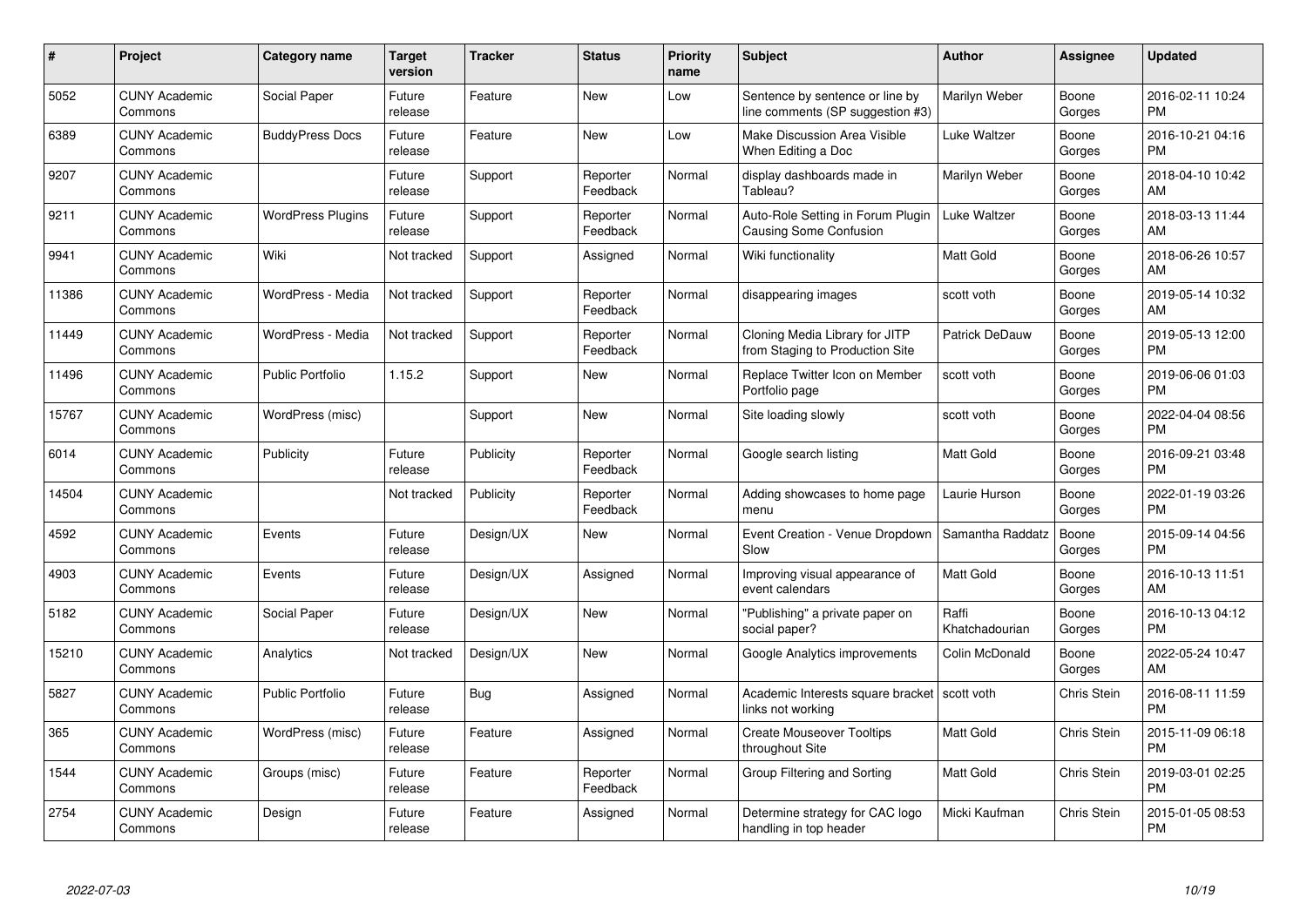| #     | Project                                                                 | Category name            | <b>Target</b><br>version | <b>Tracker</b> | <b>Status</b> | <b>Priority</b><br>name | <b>Subject</b>                                                      | <b>Author</b>        | Assignee            | <b>Updated</b>                |
|-------|-------------------------------------------------------------------------|--------------------------|--------------------------|----------------|---------------|-------------------------|---------------------------------------------------------------------|----------------------|---------------------|-------------------------------|
| 2832  | <b>CUNY Academic</b><br>Commons                                         | <b>Public Portfolio</b>  | Future<br>release        | Feature        | Assigned      | Normal                  | Improve interface for (not)<br>auto-linking profile fields          | Boone Gorges         | <b>Chris Stein</b>  | 2015-01-05 08:52<br><b>PM</b> |
| 2881  | <b>CUNY Academic</b><br>Commons                                         | <b>Public Portfolio</b>  | Future<br>release        | Feature        | Assigned      | Normal                  | Redesign the UX for Profiles                                        | Chris Stein          | Chris Stein         | 2016-10-13 12:45<br><b>PM</b> |
| 3330  | <b>CUNY Academic</b><br>Commons                                         | My Commons               | Future<br>release        | Feature        | Assigned      | Normal                  | "Commons Information" tool                                          | Boone Gorges         | Chris Stein         | 2014-09-22 08:46<br><b>PM</b> |
| 3770  | <b>CUNY Academic</b><br>Commons                                         | <b>Public Portfolio</b>  | Future<br>release        | Feature        | Assigned      | Normal                  | Improve Layout/Formatting of<br>Positions Area on Public Portfolios | <b>Matt Gold</b>     | Chris Stein         | 2015-04-01 09:17<br><b>PM</b> |
| 9028  | <b>CUNY Academic</b><br>Commons                                         | Onboarding               | Future<br>release        | Feature        | Assigned      | Normal                  | suggest groups to new members<br>during the registration process    | Matt Gold            | Chris Stein         | 2018-10-24 12:34<br><b>PM</b> |
| 10354 | <b>CUNY Academic</b><br>Commons                                         | <b>Public Portfolio</b>  | Future<br>release        | Feature        | New           | Normal                  | Opt out of Having a Profile Page                                    | scott voth           | Chris Stein         | 2020-05-12 10:43<br>AM        |
| 3354  | <b>CUNY Academic</b><br>Commons                                         | <b>Group Files</b>       | Future<br>release        | Feature        | Assigned      | Low                     | Allow Group Download of Multiple<br><b>Selected Files</b>           | <b>Matt Gold</b>     | Chris Stein         | 2014-08-01 08:50<br>AM        |
| 860   | <b>CUNY Academic</b><br>Commons                                         | Design                   | Future<br>release        | Design/UX      | Assigned      | Normal                  | <b>Standardize Button Treatment</b><br><b>Across the Commons</b>    | Chris Stein          | Chris Stein         | 2014-05-01 09:45<br>AM        |
| 3059  | <b>CUNY Academic</b><br>Commons                                         | Group Forums             | Future<br>release        | Design/UX      | New           | Normal                  | Forum Post Permissable Content<br><b>Explanatory Text</b>           | Chris Stein          | Chris Stein         | 2015-04-02 11:27<br>AM        |
| 8078  | <b>CUNY Academic</b><br>Commons                                         | <b>WordPress Plugins</b> | Future<br>release        | System Upgrade | Assigned      | Normal                  | <b>CommentPress Updates</b>                                         | Margaret Galvan      | Christian<br>Wach   | 2017-05-08 03:49<br><b>PM</b> |
| 13199 | <b>CUNY Academic</b><br>Commons                                         | Group Forums             | Future<br>release        | Feature        | New           | Normal                  | Favoring Groups over bbPress<br>plugin                              | Colin McDonald       | Colin<br>McDonald   | 2021-11-19 12:28<br><b>PM</b> |
| 4438  | <b>CUNY Academic</b><br>Commons                                         | Events                   | Future<br>release        | Bug            | Assigned      | Normal                  | Events Calendar - Export<br><b>Recurring Events</b>                 | scott voth           | Daniel Jones        | 2016-05-23 04:25<br><b>PM</b> |
| 5268  | <b>CUNY Academic</b><br>Commons                                         | Group Forums             | Future<br>release        | <b>Bug</b>     | Assigned      | Normal                  | Long-time to post to multiple<br>groups                             | Luke Waltzer         | Daniel Jones        | 2016-09-07 06:31<br><b>PM</b> |
| 2167  | <b>CUNY Academic</b><br>Commons                                         | WordPress (misc)         | Future<br>release        | <b>Bug</b>     | Assigned      | Normal                  | <b>CAC-Livestream Plugin Issues</b>                                 | <b>Michael Smith</b> | Dominic<br>Giglio   | 2015-01-02 03:06<br><b>PM</b> |
| 412   | <b>CUNY Academic</b><br>Commons                                         | <b>WordPress Themes</b>  | Future<br>release        | Feature        | Assigned      | Normal                  | <b>Featured Themes</b>                                              | Matt Gold            | Dominic<br>Giglio   | 2015-01-05 08:44<br><b>PM</b> |
| 940   | <b>CUNY Academic</b><br>Commons                                         | Redmine                  | Future<br>release        | Feature        | Assigned      | Low                     | Communication with users after<br>releases                          | <b>Matt Gold</b>     | Dominic<br>Giglio   | 2012-09-09 04:36<br><b>PM</b> |
| 1983  | <b>CUNY Academic</b><br>Commons                                         | Home Page                | Future<br>release        | Feature        | Assigned      | Low                     | Media Library integration with<br>Featured Content plugin           | <b>Boone Gorges</b>  | Dominic<br>Giglio   | 2014-03-17 10:34<br>AM        |
| 12062 | AD/O365 Transition<br>from NonMatric to<br><b>Matriculated Students</b> |                          |                          | Feature        | In Progress   | Normal                  | create solution and console<br>project                              | Emilio Rodriguez     | Emilio<br>Rodriguez | 2019-11-12 03:56<br><b>PM</b> |
| 9835  | <b>CUNY Academic</b><br>Commons                                         | Group Forums             | Future<br>release        | Bug            | Assigned      | Normal                  | add a "like" function?                                              | Marilyn Weber        | <b>Erik Trainer</b> | 2018-06-05 01:49<br><b>PM</b> |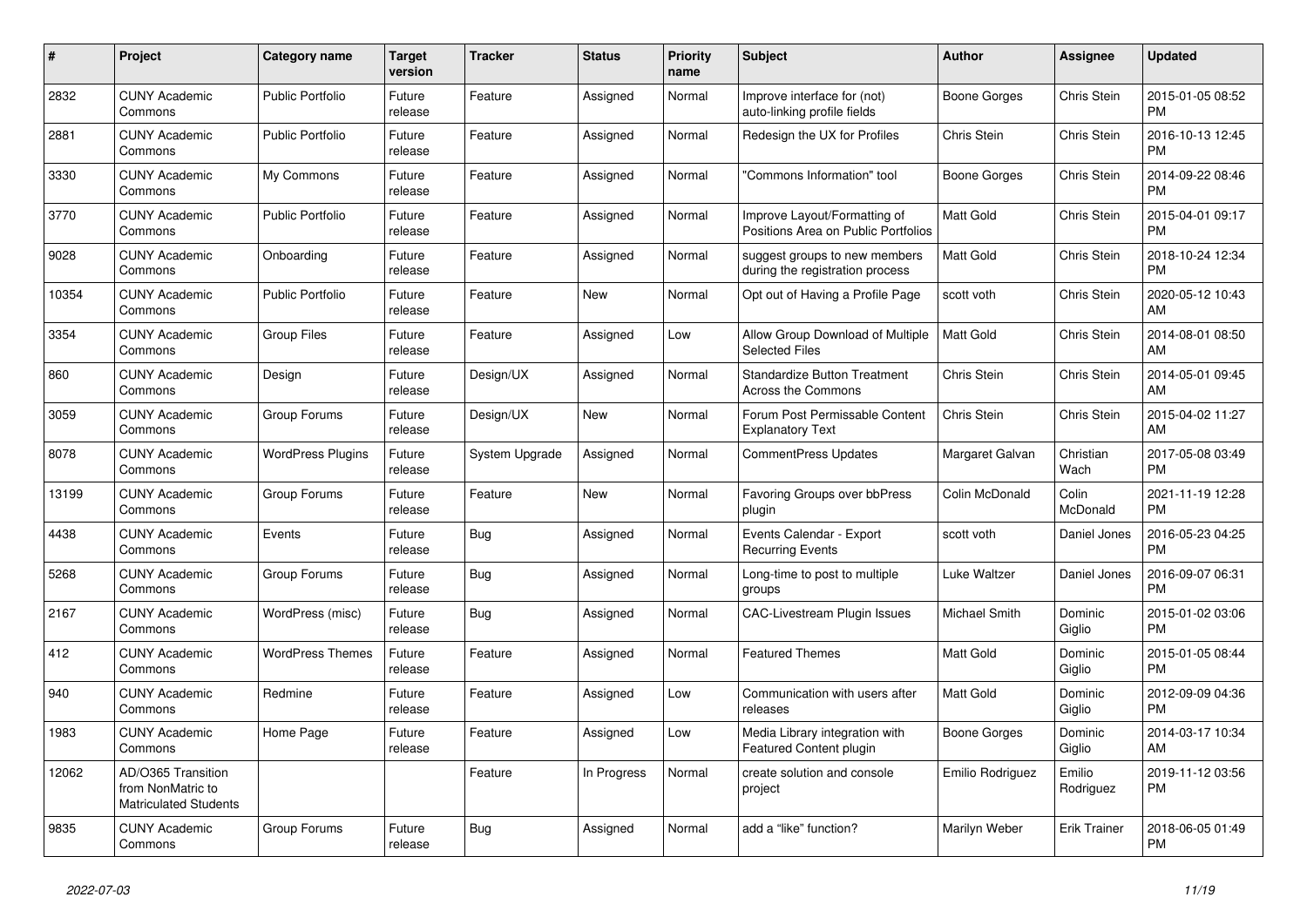| #     | Project                         | <b>Category name</b>           | <b>Target</b><br>version | <b>Tracker</b> | <b>Status</b>        | <b>Priority</b><br>name | Subject                                                                               | Author                    | Assignee           | <b>Updated</b>                |
|-------|---------------------------------|--------------------------------|--------------------------|----------------|----------------------|-------------------------|---------------------------------------------------------------------------------------|---------------------------|--------------------|-------------------------------|
| 13331 | <b>CUNY Academic</b><br>Commons | Site cloning                   | Future<br>release        | Bug            | <b>New</b>           | Normal                  | Combine Site Template and Clone   Boone Gorges<br>operations                          |                           | Jeremy Felt        | 2021-11-19 12:39<br><b>PM</b> |
| 13891 | <b>CUNY Academic</b><br>Commons | Internal Tools and<br>Workflow | 2.1.0                    | Feature        | New                  | Normal                  | Migrate automated linting to<br>GitHub Actions                                        | <b>Boone Gorges</b>       | Jeremy Felt        | 2022-06-29 11:13<br>AM        |
| 15194 | <b>CUNY Academic</b><br>Commons | Internal Tools and<br>Workflow | 2.1.0                    | Feature        | <b>New</b>           | Normal                  | PHPCS sniff for un-restored<br>switch_to_blog() calls                                 | Boone Gorges              | Jeremy Felt        | 2022-05-26 10:45<br>AM        |
| 11879 | <b>CUNY Academic</b><br>Commons |                                | Not tracked              | Bug            | <b>New</b>           | Normal                  | Hypothesis comments appearing<br>on multiple, different pdfs across<br>blogs          | Laurie Hurson             | Laurie Hurson      | 2019-09-19 02:39<br><b>PM</b> |
| 11517 | <b>CUNY Academic</b><br>Commons |                                | Not tracked              | Feature        | Assigned             | Normal                  | wp-accessibility plugin should not<br>strip 'target=" blank" by default               | <b>Boone Gorges</b>       | Laurie Hurson      | 2019-09-24 09:57<br>AM        |
| 12446 | <b>CUNY Academic</b><br>Commons | Groups (misc)                  | Future<br>release        | Feature        | Reporter<br>Feedback | Normal                  | Toggle default site to group forum<br>posting                                         | Laurie Hurson             | Laurie Hurson      | 2020-03-10 11:57<br>AM        |
| 8666  | <b>CUNY Academic</b><br>Commons | Teaching                       | Not tracked              | Documentation  | Assigned             | Normal                  | Create Teaching on the Commons<br>Resource Page                                       | Matt Gold                 | Laurie Hurson      | 2019-09-23 03:16<br><b>PM</b> |
| 14475 | <b>CUNY Academic</b><br>Commons |                                | Not tracked              | Publicity      | <b>New</b>           | Normal                  | OER Showcase Page                                                                     | Laurie Hurson             | Laurie Hurson      | 2021-09-14 10:46<br>AM        |
| 5955  | <b>CUNY Academic</b><br>Commons | Outreach                       | Future<br>release        | Feature        | Assigned             | Normal                  | Create auto-newsletter for<br>commons members                                         | <b>Matt Gold</b>          | Luke Waltzer       | 2016-08-30 10:34<br>AM        |
| 6078  | <b>CUNY Academic</b><br>Commons | <b>Blogs (BuddyPress)</b>      | Future<br>release        | Feature        | New                  | Normal                  | <b>Explore Adding Network Blog</b><br>Metadata Plugin                                 | Luke Waltzer              | Luke Waltzer       | 2016-10-11 10:29<br><b>PM</b> |
| 2666  | <b>CUNY Academic</b><br>Commons | About page                     | Not tracked              | Documentation  | Assigned             | Normal                  | <b>Update About Text</b>                                                              | Chris Stein               | Luke Waltzer       | 2016-03-04 11:19<br>AM        |
| 7828  | <b>CUNY Academic</b><br>Commons |                                | Not tracked              | Feature        | Assigned             | Normal                  | Theme Assessment 2017                                                                 | Margaret Galvan           | Margaret<br>Galvan | 2017-05-02 10:41<br><b>PM</b> |
| 8211  | <b>CUNY Academic</b><br>Commons | <b>WordPress Themes</b>        | Future<br>release        | Feature        | <b>New</b>           | Normal                  | Theme Suggestions: Material<br>Design-Inspired Themes                                 | Margaret Galvan           | Margaret<br>Galvan | 2017-08-07 02:48<br><b>PM</b> |
| 12392 | <b>CUNY Academic</b><br>Commons | Help/Codex                     | Not tracked              | Documentation  | New                  | Normal                  | Updates to Common Commons<br>Questions on Help Page                                   | scott voth                | Margaret<br>Galvan | 2020-02-11 10:53<br>AM        |
| 6298  | <b>CUNY Academic</b><br>Commons | User Experience                | Not tracked              | Design/UX      | Assigned             | Normal                  | Examine data from survey                                                              | <b>Matt Gold</b>          | Margaret<br>Galvan | 2016-10-14 12:16<br><b>PM</b> |
| 8837  | <b>CUNY Academic</b><br>Commons |                                | Not tracked              | Feature        | Assigned             | Normal                  | Create a form to request info from<br>people requesting premium<br>themes and plugins | <b>Matt Gold</b>          | Marilyn<br>Weber   | 2017-11-14 03:35<br><b>PM</b> |
| 9420  | <b>CUNY Academic</b><br>Commons | cuny.is                        | Not tracked              | Feature        | New                  | Normal                  | Request for http://cuny.is/streams                                                    | l Raffi<br>Khatchadourian | Marilyn<br>Weber   | 2018-04-02 10:08<br>AM        |
| 12382 | <b>CUNY Academic</b><br>Commons | Membership                     | Not tracked              | Support        | New                  | Normal                  | Email request change                                                                  | Marilyn Weber             | Marilyn<br>Weber   | 2020-02-06 12:56<br><b>PM</b> |
| 3509  | <b>CUNY Academic</b><br>Commons | Publicity                      | 1.7                      | Publicity      | New                  | Normal                  | Create 1.7 digital signage imagery                                                    | Micki Kaufman             | Marilyn<br>Weber   | 2014-10-01 12:40<br><b>PM</b> |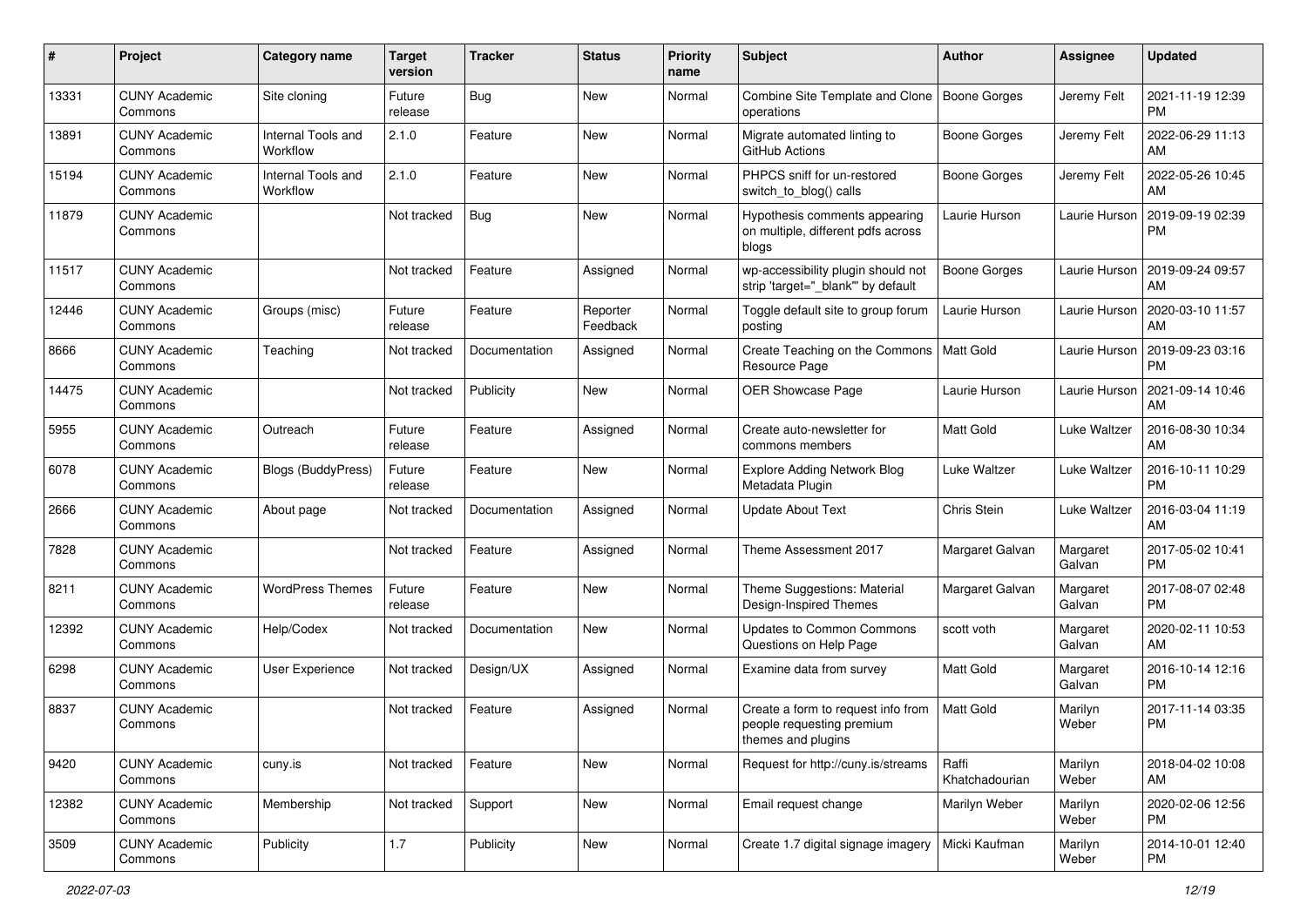| #     | Project                         | <b>Category name</b>     | <b>Target</b><br>version | <b>Tracker</b> | <b>Status</b>        | <b>Priority</b><br>name | <b>Subject</b>                                            | <b>Author</b>           | Assignee         | <b>Updated</b>                |
|-------|---------------------------------|--------------------------|--------------------------|----------------|----------------------|-------------------------|-----------------------------------------------------------|-------------------------|------------------|-------------------------------|
| 3691  | <b>CUNY Academic</b><br>Commons | <b>WordPress Plugins</b> | Future<br>release        | Bug            | <b>New</b>           | Normal                  | <b>WPMU Domain Mapping</b><br>Debugging on cdev           | Raymond Hoh             | Matt Gold        | 2014-12-12 09:04<br>AM        |
| 4972  | <b>CUNY Academic</b><br>Commons | Analytics                | Not tracked              | Bug            | New                  | Normal                  | <b>Newsletter Analytics</b>                               | Stephen Real            | Matt Gold        | 2015-12-09 12:54<br><b>PM</b> |
| 370   | <b>CUNY Academic</b><br>Commons | Registration             | Future<br>release        | Feature        | Assigned             | High                    | <b>Guest Accounts</b>                                     | <b>Matt Gold</b>        | Matt Gold        | 2015-04-09 09:33<br><b>PM</b> |
| 3657  | <b>CUNY Academic</b><br>Commons | WordPress (misc)         | Not tracked              | Feature        | New                  | Normal                  | Create alert for GC email<br>addresses                    | <b>Matt Gold</b>        | Matt Gold        | 2016-04-14 11:29<br><b>PM</b> |
| 8898  | <b>CUNY Academic</b><br>Commons | Social Paper             | Not tracked              | Feature        | Assigned             | Normal                  | Usage data on docs and social<br>paper                    | <b>Matt Gold</b>        | Matt Gold        | 2017-11-16 11:32<br>AM        |
| 2573  | <b>NYCDH Community</b><br>Site  |                          |                          | Feature        | Reporter<br>Feedback | Normal                  | Add dh nyc twitter list feed to site                      | <b>Mark Newton</b>      | Matt Gold        | 2013-05-16 11:42<br><b>PM</b> |
| 8498  | <b>CUNY Academic</b><br>Commons | <b>WordPress Plugins</b> | Future<br>release        | Feature        | New                  | Low                     | <b>Gravity Forms Email Users</b>                          | Raffi<br>Khatchadourian | Matt Gold        | 2017-10-13 12:58<br><b>PM</b> |
| 2175  | <b>CUNY Academic</b><br>Commons | WordPress (misc)         | Not tracked              | Support        | Assigned             | Normal                  | Subscibe 2 vs. Jetpack<br>subscription options            | local admin             | Matt Gold        | 2016-01-26 04:58<br><b>PM</b> |
| 8607  | <b>CUNY Academic</b><br>Commons |                          | Not tracked              | Support        | <b>New</b>           | Normal                  | Paypal?                                                   | Marilyn Weber           | Matt Gold        | 2018-05-15 01:37<br><b>PM</b> |
| 10839 | <b>CUNY Academic</b><br>Commons | About page               | Not tracked              | Support        | <b>New</b>           | Normal                  | <b>Mission Statement Needs</b><br>Revision                | scott voth              | Matt Gold        | 2018-12-26 10:58<br>AM        |
| 11493 | <b>CUNY Academic</b><br>Commons | Domain Mapping           | Not tracked              | Support        | Reporter<br>Feedback | Normal                  | Domain Mapping Request - Talia<br>Schaffer                | scott voth              | Matt Gold        | 2019-08-06 08:39<br>AM        |
| 11545 | <b>CUNY Academic</b><br>Commons | <b>WordPress Plugins</b> | Not tracked              | Support        | <b>New</b>           | Normal                  | Twitter searches in WordPress                             | Gina Cherry             | Matt Gold        | 2019-09-23 01:03<br><b>PM</b> |
| 12484 | <b>CUNY Academic</b><br>Commons |                          | Not tracked              | Support        | Reporter<br>Feedback | Normal                  | Sign up Code for COIL Course<br>starting in March         | Laurie Hurson           | Matt Gold        | 2020-03-02 02:26<br><b>PM</b> |
| 9015  | <b>CUNY Academic</b><br>Commons | Groups (misc)            | Not tracked              | Outreach       | Assigned             | Normal                  | Email group admins the email<br>addresses of their groups | <b>Matt Gold</b>        | Matt Gold        | 2018-01-02 09:54<br>AM        |
| 4225  | <b>CUNY Academic</b><br>Commons | DiRT Integration         | Future<br>release        | Design/UX      | New                  | Normal                  | Add information to DIRT page (in<br>Create a Group)       | Samantha Raddatz        | Matt Gold        | 2015-06-26 03:14<br><b>PM</b> |
| 8902  | <b>CUNY Academic</b><br>Commons | Design                   | Not tracked              | Feature        | Assigned             | Normal                  | Report back on research on<br><b>BuddyPress themes</b>    | Matt Gold               | Michael Smith    | 2017-11-10 12:31<br><b>PM</b> |
| 3506  | <b>CUNY Academic</b><br>Commons | Publicity                | 1.7                      | Publicity      | New                  | Normal                  | Prepare 1.7 email messaging                               | Micki Kaufman           | Micki<br>Kaufman | 2014-10-01 12:36<br><b>PM</b> |
| 7624  | <b>CUNY Academic</b><br>Commons | BuddyPress (misc)        | Future<br>release        | Design/UX      | New                  | Normal                  | <b>BP Notifications</b>                                   | Luke Waltzer            | Paige Dupont     | 2017-02-08 10:43<br><b>PM</b> |
| 6392  | CUNY Academic<br>Commons        | Group Forums             | Future<br>release        | Design/UX      | Assigned             | Low                     | Composition/Preview Panes in<br>Forum Posts               | Luke Waltzer            | Paige Dupont     | 2016-10-21 04:26<br><b>PM</b> |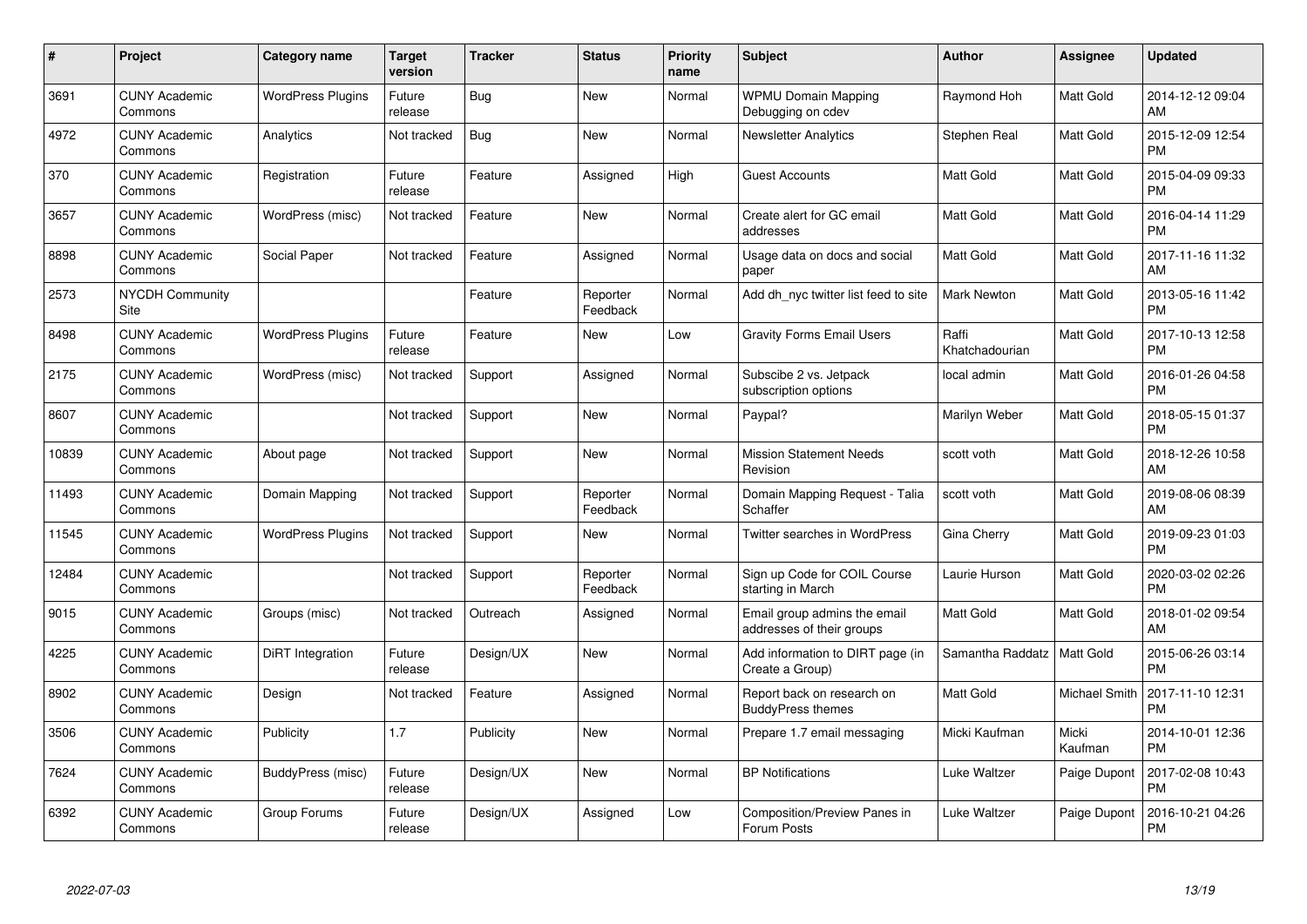| #     | <b>Project</b>                  | <b>Category name</b>      | <b>Target</b><br>version | <b>Tracker</b> | <b>Status</b>        | <b>Priority</b><br>name | <b>Subject</b>                                                                       | <b>Author</b>           | Assignee           | <b>Updated</b>                |
|-------|---------------------------------|---------------------------|--------------------------|----------------|----------------------|-------------------------|--------------------------------------------------------------------------------------|-------------------------|--------------------|-------------------------------|
| 11393 | <b>CUNY Academic</b><br>Commons |                           | Not tracked              | Publicity      | New                  | Normal                  | After 1.15 release, ceate a hero<br>slide and post about adding a site<br>to a group | scott voth              | Patrick<br>Sweeney | 2019-05-14 10:32<br>AM        |
| 5691  | <b>CUNY Academic</b><br>Commons | <b>Blogs (BuddyPress)</b> | Future<br>release        | Bug            | Assigned             | High                    | Differing numbers on Sites display                                                   | <b>Matt Gold</b>        | Raymond<br>Hoh     | 2016-06-13 01:37<br><b>PM</b> |
| 6644  | <b>CUNY Academic</b><br>Commons |                           | Not tracked              | Bug            | Reporter<br>Feedback | High                    | White Screen at Login Pge                                                            | Luke Waltzer            | Raymond<br>Hoh     | 2016-11-21 10:34<br><b>PM</b> |
| 13457 | <b>CUNY Academic</b><br>Commons | Group Forums              | 2.0.3                    | <b>Bug</b>     | <b>New</b>           | High                    | Forum post not sending<br>notifications                                              | Filipa Calado           | Raymond<br>Hoh     | 2022-06-29 11:32<br>AM        |
| 3939  | <b>CUNY Academic</b><br>Commons | <b>WordPress Plugins</b>  | Future<br>release        | Bug            | Hold                 | Normal                  | Activity stream support for<br>Co-Authors Plus plugin                                | Raymond Hoh             | Raymond<br>Hoh     | 2015-11-09 06:13<br><b>PM</b> |
| 4388  | <b>CUNY Academic</b><br>Commons | WordPress (misc)          | Future<br>release        | Bug            | Assigned             | Normal                  | Repeated request for<br>authentication.                                              | Alice.Lynn<br>McMichael | Raymond<br>Hoh     | 2015-08-11 07:35<br><b>PM</b> |
| 5282  | <b>CUNY Academic</b><br>Commons | Social Paper              | Future<br>release        | <b>Bug</b>     | <b>New</b>           | Normal                  | Replying via email directs to paper<br>but not individual comment.                   | Marilyn Weber           | Raymond<br>Hoh     | 2016-03-02 01:48<br><b>PM</b> |
| 6671  | <b>CUNY Academic</b><br>Commons | Reply By Email            | Not tracked              | Bug            | Assigned             | Normal                  | "Post too often" RBE error<br>message                                                | Matt Gold               | Raymond<br>Hoh     | 2016-11-11 09:55<br>AM        |
| 6995  | <b>CUNY Academic</b><br>Commons | Home Page                 | Not tracked              | <b>Bug</b>     | Assigned             | Normal                  | member filter on homepage not<br>working                                             | <b>Matt Gold</b>        | Raymond<br>Hoh     | 2016-12-11 09:46<br><b>PM</b> |
| 7928  | <b>CUNY Academic</b><br>Commons | Group Forums              | Not tracked              | Bug            | <b>New</b>           | Normal                  | Duplicate Forum post                                                                 | Luke Waltzer            | Raymond<br>Hoh     | 2017-04-11 09:27<br><b>PM</b> |
| 8991  | <b>CUNY Academic</b><br>Commons | Reply By Email            | Not tracked              | Bug            | Hold                 | Normal                  | RBE duplicate email message<br>issue                                                 | <b>Matt Gold</b>        | Raymond<br>Hoh     | 2018-02-18 08:53<br><b>PM</b> |
| 9060  | <b>CUNY Academic</b><br>Commons | Commons In A Box          | Not tracked              | Bug            | Hold                 | Normal                  | Problems with CBox image library<br>upload                                           | Lisa Rhody              | Raymond<br>Hoh     | 2018-01-10 03:26<br><b>PM</b> |
| 9346  | <b>CUNY Academic</b><br>Commons | WordPress (misc)          | Not tracked              | Bug            | <b>New</b>           | Normal                  | Clone cetls.bmcc.cuny.edu for<br>development                                         | Owen Roberts            | Raymond<br>Hoh     | 2018-03-06 05:35<br><b>PM</b> |
| 10262 | <b>CUNY Academic</b><br>Commons |                           | Not tracked              | Bug            | Reporter<br>Feedback | Normal                  | Newsletter Plugin: Broken Image<br>at Bottom of All Newsletters                      | Mark Webb               | Raymond<br>Hoh     | 2018-08-30 05:17<br><b>PM</b> |
| 11243 | <b>CUNY Academic</b><br>Commons | BuddyPress (misc)         | Future<br>release        | Bug            | New                  | Normal                  | Audit bp-custom.php                                                                  | Raymond Hoh             | Raymond<br>Hoh     | 2022-04-26 11:59<br>AM        |
| 11649 | <b>CUNY Academic</b><br>Commons | <b>WordPress Plugins</b>  | 2.0.3                    | <b>Bug</b>     | In Progress          | Normal                  | CC license displayed on every<br>page                                                | Gina Cherry             | Raymond<br>Hoh     | 2022-06-29 11:32<br>AM        |
| 13328 | <b>CUNY Academic</b><br>Commons | Group Forums              | Not tracked              | Bug            | Reporter<br>Feedback | Normal                  | cross-posting in two related<br>groups                                               | Marilyn Weber           | Raymond<br>Hoh     | 2020-09-15 10:39<br><b>PM</b> |
| 13430 | <b>CUNY Academic</b><br>Commons | Reply By Email            | Not tracked              | <b>Bug</b>     | New                  | Normal                  | Delay in RBE                                                                         | Luke Waltzer            | Raymond<br>Hoh     | 2020-10-13 11:16<br>AM        |
| 14496 | <b>CUNY Academic</b><br>Commons | Domain Mapping            | Future<br>release        | Bug            | <b>New</b>           | Normal                  | Mapped domain SSO uses<br>third-party cookies                                        | Raymond Hoh             | Raymond<br>Hoh     | 2021-05-24 04:03<br><b>PM</b> |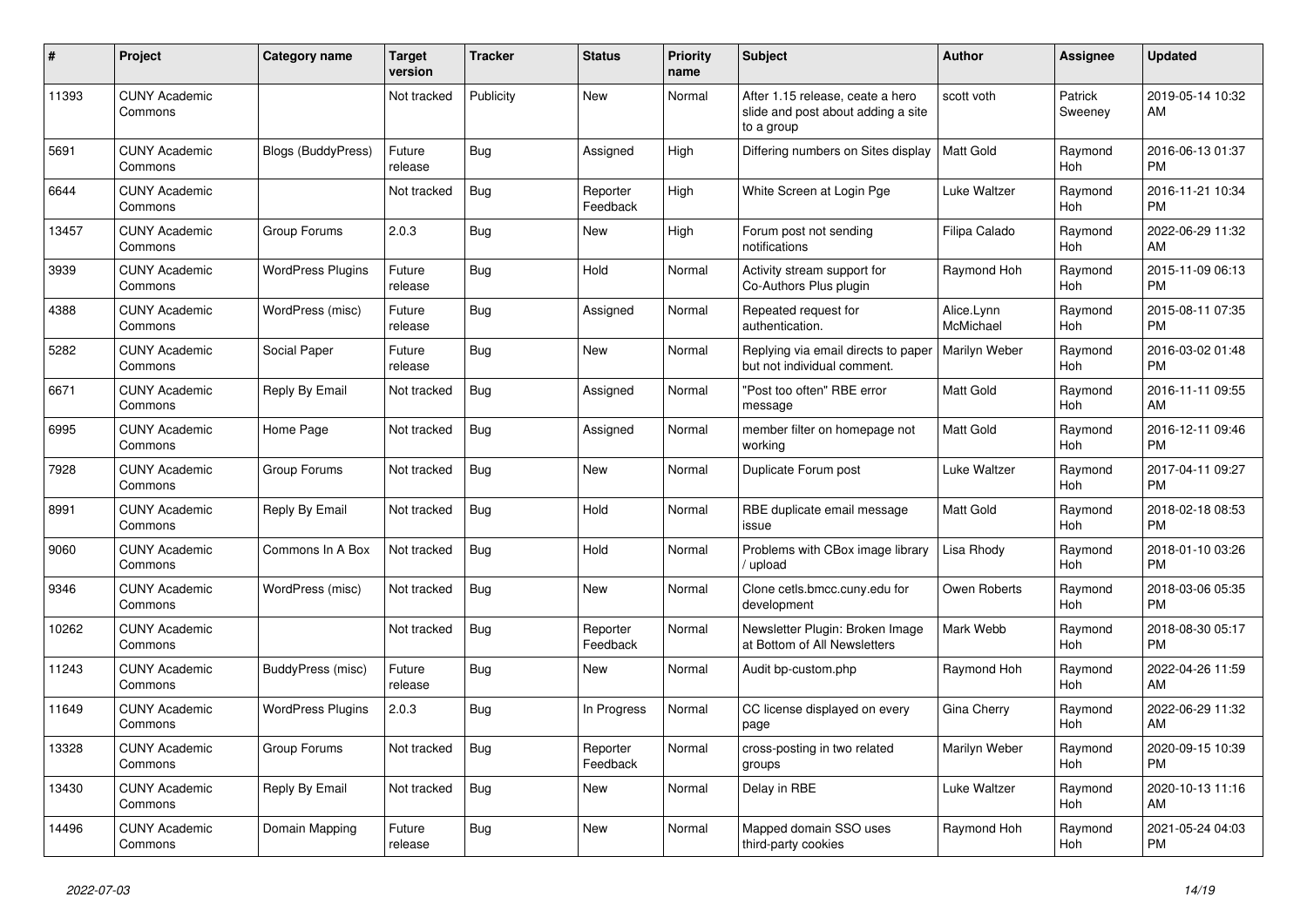| #     | Project                         | <b>Category name</b>       | <b>Target</b><br>version | <b>Tracker</b> | <b>Status</b>        | <b>Priority</b><br>name | <b>Subject</b>                                                                | <b>Author</b>           | <b>Assignee</b>       | <b>Updated</b>                |
|-------|---------------------------------|----------------------------|--------------------------|----------------|----------------------|-------------------------|-------------------------------------------------------------------------------|-------------------------|-----------------------|-------------------------------|
| 15516 | <b>CUNY Academic</b><br>Commons | <b>WordPress Plugins</b>   |                          | Bug            | Reporter<br>Feedback | Normal                  | Can't publish or save draft of post<br>on wordpress.com                       | Raffi<br>Khatchadourian | Raymond<br>Hoh        | 2022-03-02 05:52<br><b>PM</b> |
| 16177 | <b>CUNY Academic</b><br>Commons | Reply By Email             |                          | Bug            | New                  | Normal                  | Switch to Inbound mode for RBE                                                | Raymond Hoh             | Raymond<br>Hoh        | 2022-05-30 04:32<br><b>PM</b> |
| 16245 | <b>CUNY Academic</b><br>Commons | WordPress (misc)           |                          | Bug            | Reporter<br>Feedback | Normal                  | Save Button missing on<br>WordPress Profile page                              | scott voth              | Raymond<br>Hoh        | 2022-06-16 03:09<br><b>PM</b> |
| 16319 | <b>CUNY Academic</b><br>Commons | <b>WordPress Plugins</b>   | 2.0.3                    | Bug            | <b>New</b>           | Normal                  | <b>Request for Events Calendar Pro</b><br>5.14.2 update                       | Raymond Hoh             | Raymond<br>Hoh        | 2022-07-01 04:16<br><b>PM</b> |
| 8992  | NYCDH Community<br>Site         |                            |                          | Bug            | Assigned             | Normal                  | Multiple RBE error reports                                                    | Matt Gold               | Raymond<br>Hoh        | 2017-12-11 05:43<br><b>PM</b> |
| 4535  | <b>CUNY Academic</b><br>Commons | My Commons                 | Future<br>release        | Bug            | New                  | Low                     | My Commons filter issue                                                       | scott voth              | Raymond<br>Hoh        | 2015-09-01 11:17<br>AM        |
| 6749  | <b>CUNY Academic</b><br>Commons | Events                     | Future<br>release        | Bug            | <b>New</b>           | Low                     | BPEO iCal request can trigger<br>very large number of DB queries              | Boone Gorges            | Raymond<br>Hoh        | 2016-11-15 10:09<br><b>PM</b> |
| 11971 | <b>CUNY Academic</b><br>Commons | <b>Email Notifications</b> | Future<br>release        | Bug            | Reporter<br>Feedback | Low                     | Pictures obscured in emailed post<br>notifications                            | Marilyn Weber           | Raymond<br><b>Hoh</b> | 2019-11-21 01:14<br><b>PM</b> |
| 3192  | <b>CUNY Academic</b><br>Commons | Group Forums               | Future<br>release        | Feature        | Assigned             | Normal                  | Customizable forum views for<br>bbPress 2.x group forums                      | Boone Gorges            | Raymond<br>Hoh        | 2015-11-09 12:47<br><b>PM</b> |
| 3517  | <b>CUNY Academic</b><br>Commons | My Commons                 | Future<br>release        | Feature        | Assigned             | Normal                  | Mute/Unmute My Commons<br>updates                                             | <b>Matt Gold</b>        | Raymond<br>Hoh        | 2015-11-09 01:19<br><b>PM</b> |
| 3536  | <b>CUNY Academic</b><br>Commons | My Commons                 | Future<br>release        | Feature        | Assigned             | Normal                  | Infinite Scroll on My Commons<br>page                                         | Matt Gold               | Raymond<br>Hoh        | 2015-04-13 04:42<br><b>PM</b> |
| 3662  | <b>CUNY Academic</b><br>Commons | <b>SEO</b>                 | Future<br>release        | Feature        | Assigned             | Normal                  | Duplicate Content/SEO/Google<br>issues                                        | <b>Matt Gold</b>        | Raymond<br>Hoh        | 2015-04-13 04:37<br><b>PM</b> |
| 7115  | <b>CUNY Academic</b><br>Commons | Groups (misc)              | Future<br>release        | Feature        | Reporter<br>Feedback | Normal                  | make licensing info clear during<br>group creation                            | <b>Matt Gold</b>        | Raymond<br>Hoh        | 2020-12-08 11:32<br>AM        |
| 8976  | <b>CUNY Academic</b><br>Commons | Reply By Email             | Not tracked              | Feature        | Assigned             | Normal                  | Package RBE new topics posting?                                               | <b>Matt Gold</b>        | Raymond<br>Hoh        | 2017-12-04 02:34<br><b>PM</b> |
| 10659 | <b>CUNY Academic</b><br>Commons | Group Forums               | Future<br>release        | Feature        | Assigned             | Normal                  | Post to multiple groups via email                                             | <b>Matt Gold</b>        | Raymond<br>Hoh        | 2018-11-15 12:54<br>AM        |
| 13358 | <b>CUNY Academic</b><br>Commons | Group Forums               | Future<br>release        | Feature        | New                  | Normal                  | Improved UI for group forum<br>threading settings                             | Boone Gorges            | Raymond<br>Hoh        | 2021-11-19 12:27<br><b>PM</b> |
| 2571  | <b>NYCDH Community</b><br>Site  |                            |                          | Feature        | Assigned             | Normal                  | Add Google custom search box to<br>homepage                                   | <b>Mark Newton</b>      | Raymond<br>Hoh        | 2013-05-18 07:49<br><b>PM</b> |
| 2574  | NYCDH Community<br>Site         |                            |                          | Feature        | Assigned             | Normal                  | Add Way to Upload Files to<br>Groups                                          | <b>Mark Newton</b>      | Raymond<br>Hoh        | 2013-05-18 07:46<br><b>PM</b> |
| 333   | <b>CUNY Academic</b><br>Commons | <b>Email Notifications</b> | Future<br>release        | Feature        | Assigned             | Low                     | Delay Forum Notification Email<br>Delivery Until After Editing Period<br>Ends | <b>Matt Gold</b>        | Raymond<br>Hoh        | 2015-11-09 06:01<br><b>PM</b> |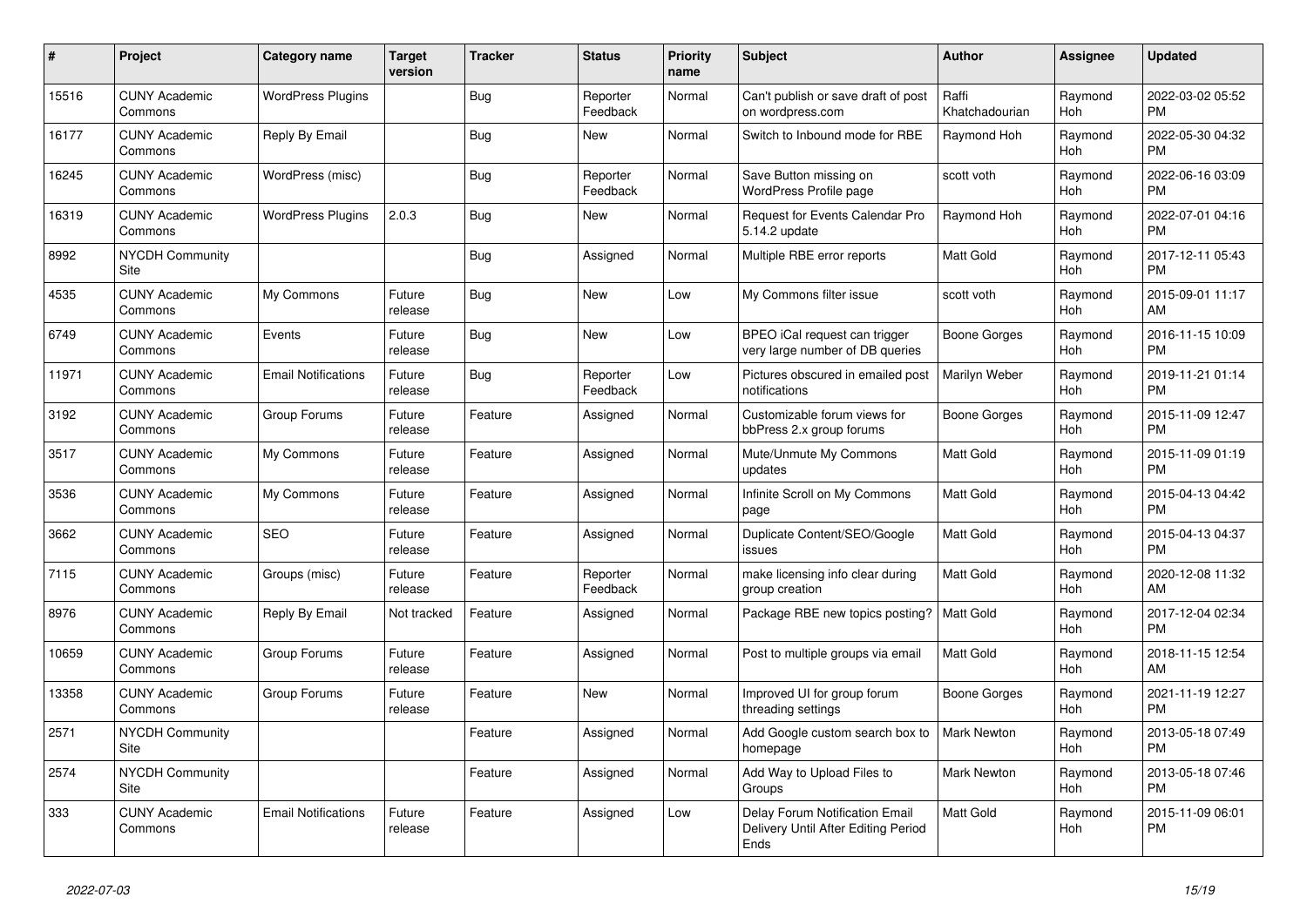| #     | Project                         | Category name            | <b>Target</b><br>version | <b>Tracker</b> | <b>Status</b>        | <b>Priority</b><br>name | <b>Subject</b>                                                               | <b>Author</b>    | Assignee            | <b>Updated</b>                |
|-------|---------------------------------|--------------------------|--------------------------|----------------|----------------------|-------------------------|------------------------------------------------------------------------------|------------------|---------------------|-------------------------------|
| 1192  | <b>CUNY Academic</b><br>Commons | <b>Group Files</b>       | Future<br>release        | Feature        | Assigned             | Low                     | When posting group files, allow<br>users to add a category without<br>saving | <b>Matt Gold</b> | Raymond<br>Hoh      | 2015-11-09 05:53<br><b>PM</b> |
| 5016  | <b>CUNY Academic</b><br>Commons | Events                   | Future<br>release        | Feature        | Assigned             | Low                     | Allow comments to be posted on<br>events                                     | <b>Matt Gold</b> | Raymond<br>Hoh      | 2019-03-01 02:23<br><b>PM</b> |
| 3492  | <b>CUNY Academic</b><br>Commons | <b>WordPress Themes</b>  | Future<br>release        | Support        | Assigned             | Normal                  | Add CBOX theme to the<br>Commons                                             | scott voth       | Raymond<br>Hoh      | 2014-10-08 05:55<br><b>PM</b> |
| 9729  | <b>CUNY Academic</b><br>Commons | <b>SEO</b>               | Not tracked              | Support        | <b>New</b>           | Normal                  | 503 Errors showing on<br>newlaborforum.cuny.edu                              | Diane Krauthamer | Raymond<br>Hoh      | 2018-05-22 04:48<br><b>PM</b> |
| 11149 | <b>CUNY Academic</b><br>Commons |                          | Not tracked              | Support        | Reporter<br>Feedback | Normal                  | comments getting blocked                                                     | Marilyn Weber    | Raymond<br>Hoh      | 2019-03-26 11:40<br>AM        |
| 11624 | <b>CUNY Academic</b><br>Commons | WordPress (misc)         | Not tracked              | Support        | <b>New</b>           | Normal                  | Change pages into posts or swap<br>database for a Commons site?              | Stephen Klein    | Raymond<br>Hoh      | 2019-07-09 11:04<br>AM        |
| 12004 | <b>CUNY Academic</b><br>Commons |                          | Not tracked              | Support        | Reporter<br>Feedback | Normal                  | Notifications for spam blog<br>comments                                      | Gina Cherry      | Raymond<br>Hoh      | 2019-11-01 12:05<br><b>PM</b> |
| 12741 | <b>CUNY Academic</b><br>Commons | <b>WordPress Plugins</b> | Not tracked              | Support        | Reporter<br>Feedback | Normal                  | Tableau Public Viz Block                                                     | Marilyn Weber    | Raymond<br>Hoh      | 2020-05-12 11:00<br>AM        |
| 13286 | <b>CUNY Academic</b><br>Commons |                          | Not tracked              | Support        | <b>New</b>           | Normal                  | problem connecting with<br><b>WordPress app</b>                              | Marilyn Weber    | Raymond<br>Hoh      | 2020-09-08 11:16<br>AM        |
| 13946 | <b>CUNY Academic</b><br>Commons | <b>WordPress Plugins</b> | 2.1.0                    | Support        | Assigned             | Normal                  | Custom Embed handler For<br>OneDrive files                                   | scott voth       | Raymond<br>Hoh      | 2022-05-26 10:46<br>AM        |
| 14983 | <b>CUNY Academic</b><br>Commons | WordPress (misc)         | Not tracked              | Support        | Reporter<br>Feedback | Normal                  | "Read More" tag not working                                                  | Rebecca Krisel   | Raymond<br>Hoh      | 2021-11-23 01:17<br><b>PM</b> |
| 14994 | <b>CUNY Academic</b><br>Commons | cdev.gc.cuny.edu         | Not tracked              | Support        | In Progress          | Normal                  | Clear Cache on CDEV                                                          | scott voth       | Raymond<br>Hoh      | 2021-12-07 03:51<br><b>PM</b> |
| 16110 | <b>CUNY Academic</b><br>Commons |                          |                          | Support        | Reporter<br>Feedback | Normal                  | remove Creative Commons<br>license from pages?                               | Marilyn Weber    | Raymond<br>Hoh      | 2022-05-17 06:11<br><b>PM</b> |
| 3369  | <b>CUNY Academic</b><br>Commons | Reply By Email           | Not tracked              | Outreach       | Hold                 | Normal                  | Release reply by email to WP<br>plugin directory                             | <b>Matt Gold</b> | Raymond<br>Hoh      | 2016-03-01 12:46<br><b>PM</b> |
| 3577  | <b>CUNY Academic</b><br>Commons | My Commons               | Future<br>release        | Design/UX      | Assigned             | Normal                  | Replies to items in My Commons                                               | <b>Matt Gold</b> | Raymond<br>Hoh      | 2015-04-09 05:19<br><b>PM</b> |
| 497   | <b>CUNY Academic</b><br>Commons | <b>WordPress Plugins</b> | Future<br>release        | Feature        | Assigned             | Normal                  | Drag and Drop Ordering on<br><b>Gallery Post Plugin</b>                      | <b>Matt Gold</b> | Ron Rennick         | 2015-11-09 06:18<br><b>PM</b> |
| 4661  | <b>CUNY Academic</b><br>Commons | User Experience          | Future<br>release        | Bug            | Assigned             | Normal                  | Simplify Events text                                                         | <b>Matt Gold</b> | Samantha<br>Raddatz | 2015-10-02 09:06<br><b>PM</b> |
| 5317  | <b>CUNY Academic</b><br>Commons | Group Blogs              | Not tracked              | Bug            | Reporter<br>Feedback | Normal                  | Notifications of New Post Didn't<br>Come                                     | Luke Waltzer     | Samantha<br>Raddatz | 2016-03-21 10:41<br><b>PM</b> |
| 308   | <b>CUNY Academic</b><br>Commons | Registration             | Future<br>release        | Feature        | <b>New</b>           | Normal                  | Group recommendations for<br>signup process                                  | Boone Gorges     | Samantha<br>Raddatz | 2015-11-09 05:07<br><b>PM</b> |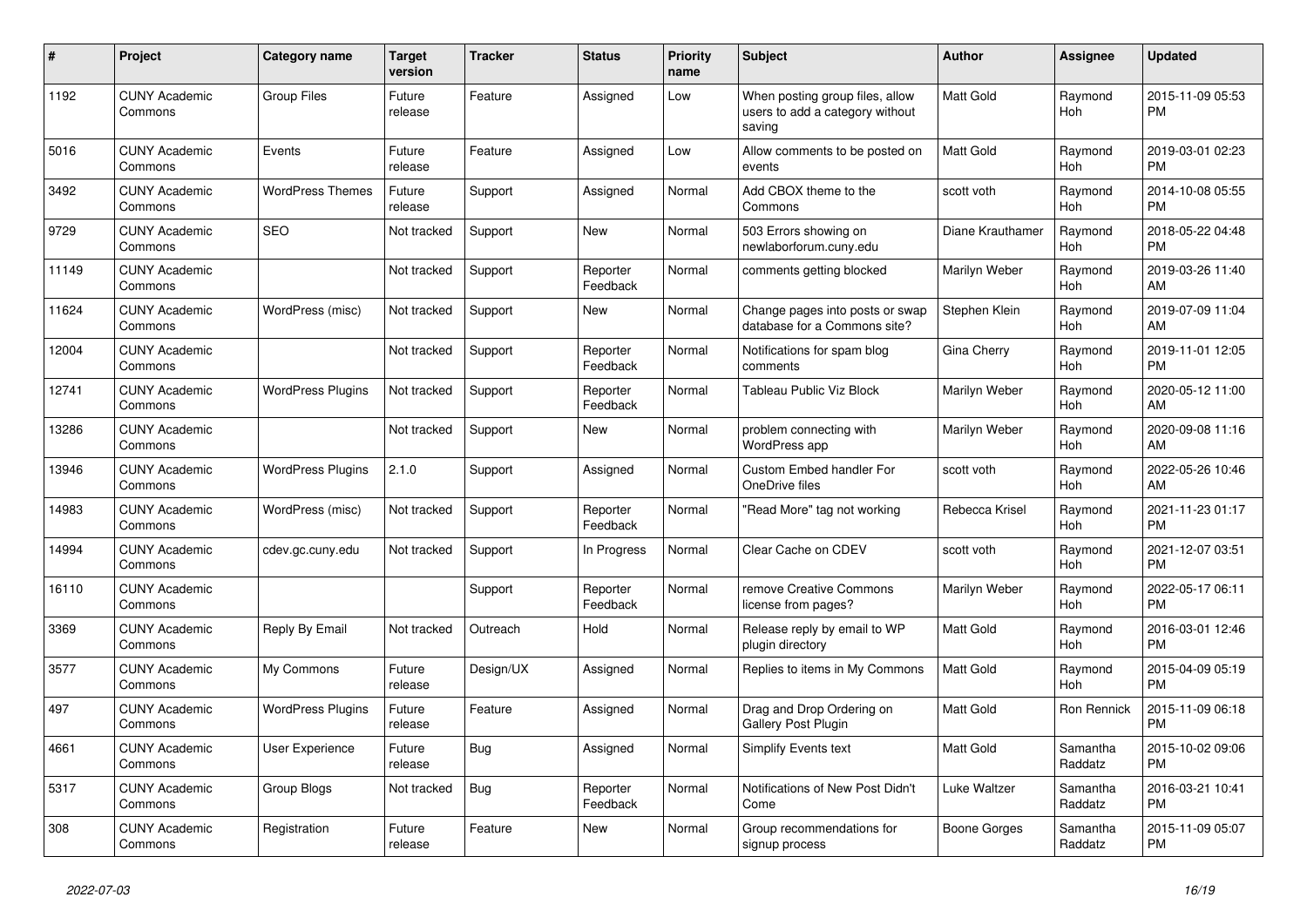| #    | <b>Project</b>                  | Category name          | <b>Target</b><br>version | <b>Tracker</b> | <b>Status</b>        | <b>Priority</b><br>name | <b>Subject</b>                                                                                                                                        | <b>Author</b>     | Assignee            | <b>Updated</b>                |
|------|---------------------------------|------------------------|--------------------------|----------------|----------------------|-------------------------|-------------------------------------------------------------------------------------------------------------------------------------------------------|-------------------|---------------------|-------------------------------|
| 481  | <b>CUNY Academic</b><br>Commons | Groups (misc)          | Future<br>release        | Feature        | Assigned             | Normal                  | ability to archive inactive groups<br>and blogs                                                                                                       | Michael Mandiberg | Samantha<br>Raddatz | 2015-11-09 05:56<br><b>PM</b> |
| 653  | <b>CUNY Academic</b><br>Commons | <b>Group Blogs</b>     | Future<br>release        | Feature        | Assigned             | Normal                  | Redesign Integration of Groups<br>and Blogs                                                                                                           | Matt Gold         | Samantha<br>Raddatz | 2015-11-09 05:40<br><b>PM</b> |
| 1105 | <b>CUNY Academic</b><br>Commons | WordPress (misc)       | Future<br>release        | Feature        | Assigned             | Normal                  | Rephrase Blog Privacy Options                                                                                                                         | Matt Gold         | Samantha<br>Raddatz | 2015-11-09 06:19<br><b>PM</b> |
| 3458 | <b>CUNY Academic</b><br>Commons | Groups (misc)          | Future<br>release        | Feature        | Assigned             | Normal                  | Filter Members of Group by<br>Campus                                                                                                                  | Michael Smith     | Samantha<br>Raddatz | 2014-09-26 08:32<br><b>PM</b> |
| 3473 | <b>CUNY Academic</b><br>Commons | User Experience        | Future<br>release        | Feature        | Assigned             | Normal                  | Commons profile: Add help info<br>about "Positions" replacing "title"                                                                                 | Keith Miyake      | Samantha<br>Raddatz | 2015-11-09 02:28<br>PM.       |
| 5225 | <b>CUNY Academic</b><br>Commons | Registration           | Future<br>release        | Feature        | Assigned             | Normal                  | On-boarding Issues                                                                                                                                    | Luke Waltzer      | Samantha<br>Raddatz | 2016-02-12 02:58<br>PM.       |
| 5397 | <b>CUNY Academic</b><br>Commons | Social Paper           | Future<br>release        | Feature        | New                  | Normal                  | frustrating to have to<br>enable/disable in SP                                                                                                        | Marilyn Weber     | Samantha<br>Raddatz | 2016-04-20 03:39<br><b>PM</b> |
| 310  | <b>CUNY Academic</b><br>Commons | BuddyPress (misc)      | Future<br>release        | Feature        | Assigned             | Low                     | <b>Friend Request Email</b>                                                                                                                           | <b>Matt Gold</b>  | Samantha<br>Raddatz | 2015-11-09 05:08<br><b>PM</b> |
| 1456 | <b>CUNY Academic</b><br>Commons | Group Invitations      | Future<br>release        | Feature        | Reporter<br>Feedback | Low                     | Invite to Group Button from Profile<br>Field                                                                                                          | <b>Matt Gold</b>  | Samantha<br>Raddatz | 2015-11-09 05:59<br><b>PM</b> |
| 5050 | <b>CUNY Academic</b><br>Commons | Social Paper           | Future<br>release        | Feature        | New                  | Low                     | Making comments visible in SP<br>editing mode (SP suggestion #1)                                                                                      | Marilyn Weber     | Samantha<br>Raddatz | 2019-09-17 11:10<br><b>PM</b> |
| 5053 | <b>CUNY Academic</b><br>Commons | Social Paper           | Future<br>release        | Feature        | New                  | Low                     | Scrollable menu to add readers<br>(SP suggestion #4)                                                                                                  | Marilyn Weber     | Samantha<br>Raddatz | 2016-04-21 05:21<br>PM        |
| 5058 | <b>CUNY Academic</b><br>Commons | Social Paper           | Future<br>release        | Feature        | New                  | Low                     | Can there be a clearer signal that<br>even when comments have<br>already been made you add<br>comments by clicking on the side?<br>(SP suggestion #5) | Marilyn Weber     | Samantha<br>Raddatz | 2016-02-11 10:24<br>PM        |
| 4986 | <b>CUNY Academic</b><br>Commons | ZenDesk                | Not tracked              | Support        | Assigned             | Normal                  | Prepare documentation for<br>Zendesk re web widget                                                                                                    | Matt Gold         | Samantha<br>Raddatz | 2016-02-25 03:09<br><b>PM</b> |
| 5298 | <b>CUNY Academic</b><br>Commons |                        | Not tracked              | Publicity      | New                  | Normal                  | Survey Pop-Up Text                                                                                                                                    | Samantha Raddatz  | Samantha<br>Raddatz | 2016-03-22 12:27<br><b>PM</b> |
| 4027 | <b>CUNY Academic</b><br>Commons | Commons In A Box       | Not tracked              | Design/UX      | Assigned             | Normal                  | Usability review of CBOX update<br>procedures                                                                                                         | Matt Gold         | Samantha<br>Raddatz | 2015-05-11 06:36<br><b>PM</b> |
| 4221 | <b>CUNY Academic</b><br>Commons | Group Forums           | Future<br>release        | Design/UX      | Assigned             | Normal                  | Add 'Number of Posts' display<br>option to Forum page                                                                                                 | Samantha Raddatz  | Samantha<br>Raddatz | 2015-06-26 02:21<br><b>PM</b> |
| 4226 | <b>CUNY Academic</b><br>Commons | <b>BuddyPress Docs</b> | Future<br>release        | Design/UX      | <b>New</b>           | Normal                  | Add option to connect a Doc with<br>a Group                                                                                                           | Samantha Raddatz  | Samantha<br>Raddatz | 2015-09-09 04:08<br><b>PM</b> |
| 4235 | <b>CUNY Academic</b><br>Commons |                        | Not tracked              | Design/UX      | Assigned             | Normal                  | Explore user experience around<br>comments on forum topics vs docs                                                                                    | Matt Gold         | Samantha<br>Raddatz | 2015-07-21 10:23<br>AM        |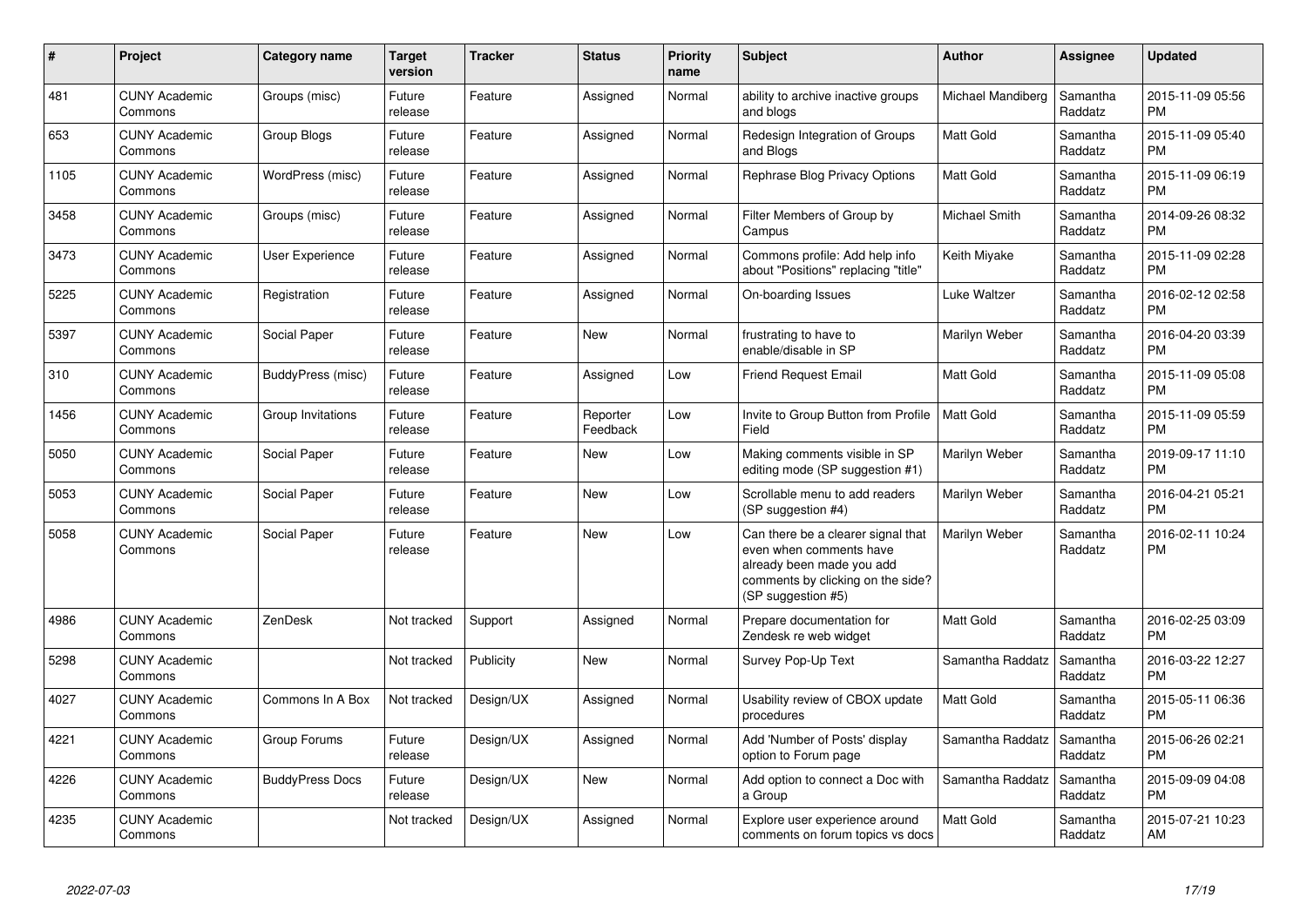| #     | Project                         | <b>Category name</b>        | <b>Target</b><br>version | <b>Tracker</b> | <b>Status</b>        | Priority<br>name | <b>Subject</b>                                                                                                                               | Author                  | <b>Assignee</b>     | <b>Updated</b>                |
|-------|---------------------------------|-----------------------------|--------------------------|----------------|----------------------|------------------|----------------------------------------------------------------------------------------------------------------------------------------------|-------------------------|---------------------|-------------------------------|
| 4253  | <b>CUNY Academic</b><br>Commons | Public Portfolio            | Future<br>release        | Design/UX      | <b>New</b>           | Normal           | Encourage users to add portfolio<br>content                                                                                                  | Samantha Raddatz        | Samantha<br>Raddatz | 2015-07-07 11:32<br>AM        |
| 4404  | <b>CUNY Academic</b><br>Commons | <b>Public Portfolio</b>     | Future<br>release        | Design/UX      | Assigned             | Normal           | Change color of permissions info<br>on portfolio editing interface                                                                           | <b>Matt Gold</b>        | Samantha<br>Raddatz | 2015-08-11 05:28<br><b>PM</b> |
| 4622  | <b>CUNY Academic</b><br>Commons | <b>Public Portfolio</b>     | Future<br>release        | Design/UX      | <b>New</b>           | Normal           | <b>Profile Visibility Settings</b>                                                                                                           | Samantha Raddatz        | Samantha<br>Raddatz | 2015-09-21 12:18<br><b>PM</b> |
| 5183  | <b>CUNY Academic</b><br>Commons | Social Paper                | Future<br>release        | Design/UX      | <b>New</b>           | Normal           | Creating a new paper when<br>viewing an existing paper                                                                                       | Raffi<br>Khatchadourian | Samantha<br>Raddatz | 2016-02-02 12:09<br><b>PM</b> |
| 10439 | <b>CUNY Academic</b><br>Commons | Design                      | 2.1.0                    | Design/UX      | <b>New</b>           | Normal           | Create Style Guide for Commons                                                                                                               | Sonja Leix              | Sara Cannon         | 2022-06-28 01:43<br><b>PM</b> |
| 10580 | <b>CUNY Academic</b><br>Commons | Information<br>Architecture | Future<br>release        | Design/UX      | New                  | Normal           | Primary nav item review                                                                                                                      | <b>Boone Gorges</b>     | Sara Cannon         | 2022-06-28 01:29<br><b>PM</b> |
| 5826  | <b>CUNY Academic</b><br>Commons | <b>WordPress Plugins</b>    | Future<br>release        | Support        | Reporter<br>Feedback | Normal           | <b>Remove Subscription Options</b><br>plugin from directory                                                                                  | Sarah Morgano           | Sarah<br>Morgano    | 2016-10-21 04:14<br><b>PM</b> |
| 2612  | <b>CUNY Academic</b><br>Commons |                             | Not tracked              | Publicity      | Assigned             | Normal           | Pinterest site for the Commons                                                                                                               | local admin             | Sarah<br>Morgano    | 2016-03-04 11:19<br>AM        |
| 3510  | <b>CUNY Academic</b><br>Commons | Publicity                   | 1.7                      | Publicity      | Assigned             | Normal           | Post on the News Blog re: 'My<br>Commons'                                                                                                    | Micki Kaufman           | Sarah<br>Morgano    | 2014-10-15 11:18<br>AM        |
| 3511  | <b>CUNY Academic</b><br>Commons | Publicity                   | 1.7                      | Publicity      | Assigned             | Normal           | Social media for 1.7                                                                                                                         | Micki Kaufman           | Sarah<br>Morgano    | 2014-10-14 03:32<br><b>PM</b> |
| 6115  | <b>CUNY Academic</b><br>Commons | Publicity                   | Not tracked              | Feature        | Assigned             | Normal           | create digital signage for GC                                                                                                                | <b>Matt Gold</b>        | scott voth          | 2016-10-11 10:09<br><b>PM</b> |
| 9908  | <b>CUNY Academic</b><br>Commons |                             | Not tracked              | Feature        | <b>New</b>           | Normal           | Is it possible to send email<br>updates to users (or an email<br>address not on the list) for only a<br>single page AFTER being<br>prompted? | <b>Michael Shields</b>  | scott voth          | 2018-06-11 01:34<br><b>PM</b> |
| 14394 | <b>CUNY Academic</b><br>Commons |                             | Not tracked              | Feature        | New                  | Normal           | Commons News Site - redesign                                                                                                                 | scott voth              | scott voth          | 2021-09-14 10:46<br>AM        |
| 14787 | <b>CUNY Academic</b><br>Commons | <b>Plugin Packages</b>      | Future<br>release        | Feature        | New                  | Normal           | Creating a "Design" plugin<br>package                                                                                                        | Laurie Hurson           | scott voth          | 2022-04-27 04:56<br><b>PM</b> |
| 636   | <b>CUNY Academic</b><br>Commons | WordPress (misc)            | Not tracked              | Support        | Assigned             | Normal           | Create Lynda.com-like Table of<br>Contents for Prospective Tutorial<br>Screencasts                                                           | <b>Matt Gold</b>        | scott voth          | 2016-02-23 03:12<br><b>PM</b> |
| 11883 | <b>CUNY Academic</b><br>Commons | Help/Codex                  | Not tracked              | Support        | New                  | Normal           | Need Embedding Help Page<br>Update (Tableau)                                                                                                 | Anthony Wheeler         | scott voth          | 2019-09-24 08:49<br>AM        |
| 12247 | <b>CUNY Academic</b><br>Commons | Publicity                   | Not tracked              | Support        | New                  | Normal           | Screenshot of First Commons<br>Homepage                                                                                                      | scott voth              | scott voth          | 2020-01-14 12:08<br><b>PM</b> |
| 3524  | <b>CUNY Academic</b><br>Commons | Documentation               | Not tracked              | Documentation  | Assigned             | Normal           | Post describing all you can do<br>when starting up a new blog/group                                                                          | Matt Gold               | scott voth          | 2014-10-04 12:56<br><b>PM</b> |